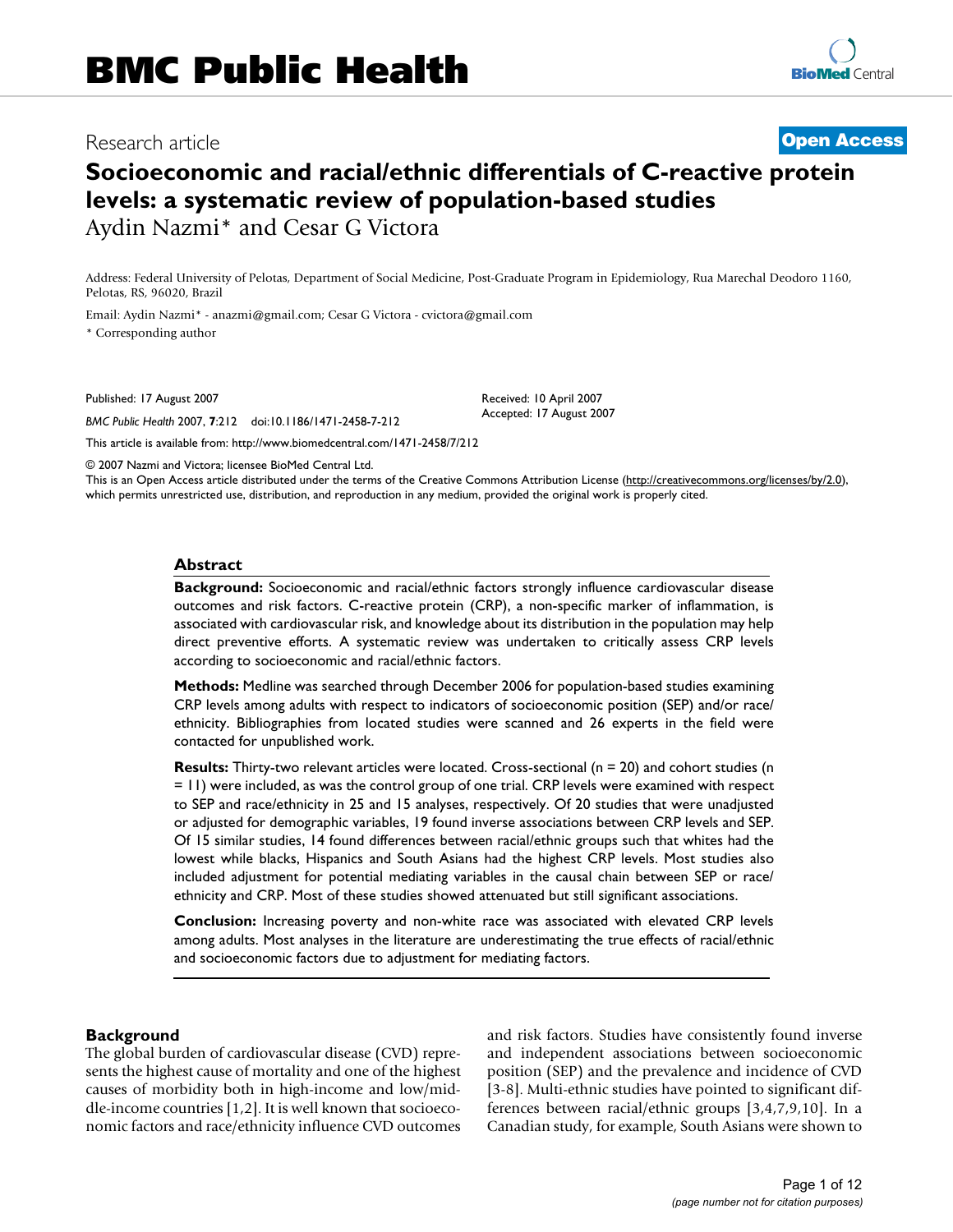have 6 and 9% higher prevalence of CVD when compared to Europeans and Chinese [9], whereas in the US, heart disease mortality accounted for up to three times more deaths in blacks as compared to Asians [4]. The mechanisms that drive these socio-demographic risk factors to influence CVD are not fully understood, as differences in body mass index, smoking and other traditional risk factors fail to totally account for these associations. Therefore other mediating factors likely play significant roles in the relationship between sociodemographic characteristics and CVD.

Atherosclerosis, the process leading to coronary heart disease (CHD), has been described as an inflammatory disease [11]. Over the past decade, low-grade inflammation has widely been investigated as a candidate linking the association between traditional risk factors and CHD. An acute-phase protein produced by hepatocytes, C-reactive protein (CRP) has historically been used as a non-specific marker for infection, inflammation or tissue damage [12]. More recently, highly sensitive assays have permitted evaluation of elevated, but not acute, CRP levels in the assessment of risk for several chronic diseases.

Observational studies show that CRP levels are associated with future risk of chronic diseases including CHD [13- 17] and diabetes [18-20] in apparently healthy people. Furthermore, CRP has been shown to add to the predictive value of conventional markers such as cholesterol [21] and blood pressure [22] in defining risk for coronary events. These associations, though consistent, have been described to exist to varying degrees.

Some authors have implicated CRP as an independent determinant of the disease process by actively promoting the proinflammatory phenotype [23,24]. Others are skeptical of this causal association, while not discounting that CRP may be proinflammatory under certain circumstances [25]. Researchers utilizing Mendelian Randomization techniques have found that certain genotypes are associated with higher CRP levels but that individuals with these genotypes are not necessarily at increased risk for cardiovascular events [26-29]. This calls into question the assumption that CRP levels are, per se, causally associated with risk for CHD. Nevertheless, the role of CRP as a risk marker is clear.

In order to adequately investigate the role of inflammation with respect to the processes that lead to CVD and ultimately to design effective interventions in the prevention of CVD based on these principles, the determinants of elevated CRP levels should be identified. A systematic review of the literature was undertaken to critically assess the evidence between socioeconomic and racial/ethnic factors and CRP levels among adults.

# **Methods**

## *Search strategy*

Three strategies to locate suitable articles were employed. First, the Medline (PubMed) database was searched. The main keyword search employed was "(C-reactive protein OR CRP OR high-sensitivity C-reactive protein OR hs-CRP) AND (socioeconomic OR race OR ethnic\* OR education OR income OR determinants)". Articles published through December 2006 were considered. No language restrictions were used. Second, reference lists in the studies identified were scanned and if relevant were sought and reviewed. Finally, 26 experts in the field were contacted for unpublished or in-progress work, in addition to being contacted for clarification of findings from published studies.

## *Dependent and independent variables*

The dependent variable was CRP level. Studies using either high-sensitivity or conventional CRP assays were considered. Studies reporting arithmetic means (or when the type of mean is not specified) are described in terms of "means" whereas studies reporting geometric means are described as such. Authors either log-transformed the continuous CRP variable for normality prior to analysis or analyzed it as a categorical variable; the methods of one study could not be verified (Anand, 2004).

The independent variables of interest were socioeconomic position (SEP) and race/ethnicity. The term socioeconomic position covers a wide range of measures including, but not limited to, education, income, possession of assets, and index-based measures that inventory a number of socioeconomic factors and create a relative score. Studies that incorporated any socioeconomic variables were considered, given that they met the other inclusion criteria. For simplicity, SEP shall be used throughout this review when making general references. Studies that analyzed any racial or ethnic variables such as skin color or ethnic background were considered.

#### *Inclusion criteria*

The review was restricted to population-based studies, including those employing methods such as random or probability-based sampling based on a given geographical area. Studies based on selected sample populations, including occupational cohorts, clinic-based or "convenience samples", were not considered. Studies that sampled either the entire population or specific age groups were included, provided that individuals were aged at least 17 years. Authors were contacted if sufficient methodological or analytical information was not provided in the article text or for possible overlapping information from the same samples in different articles.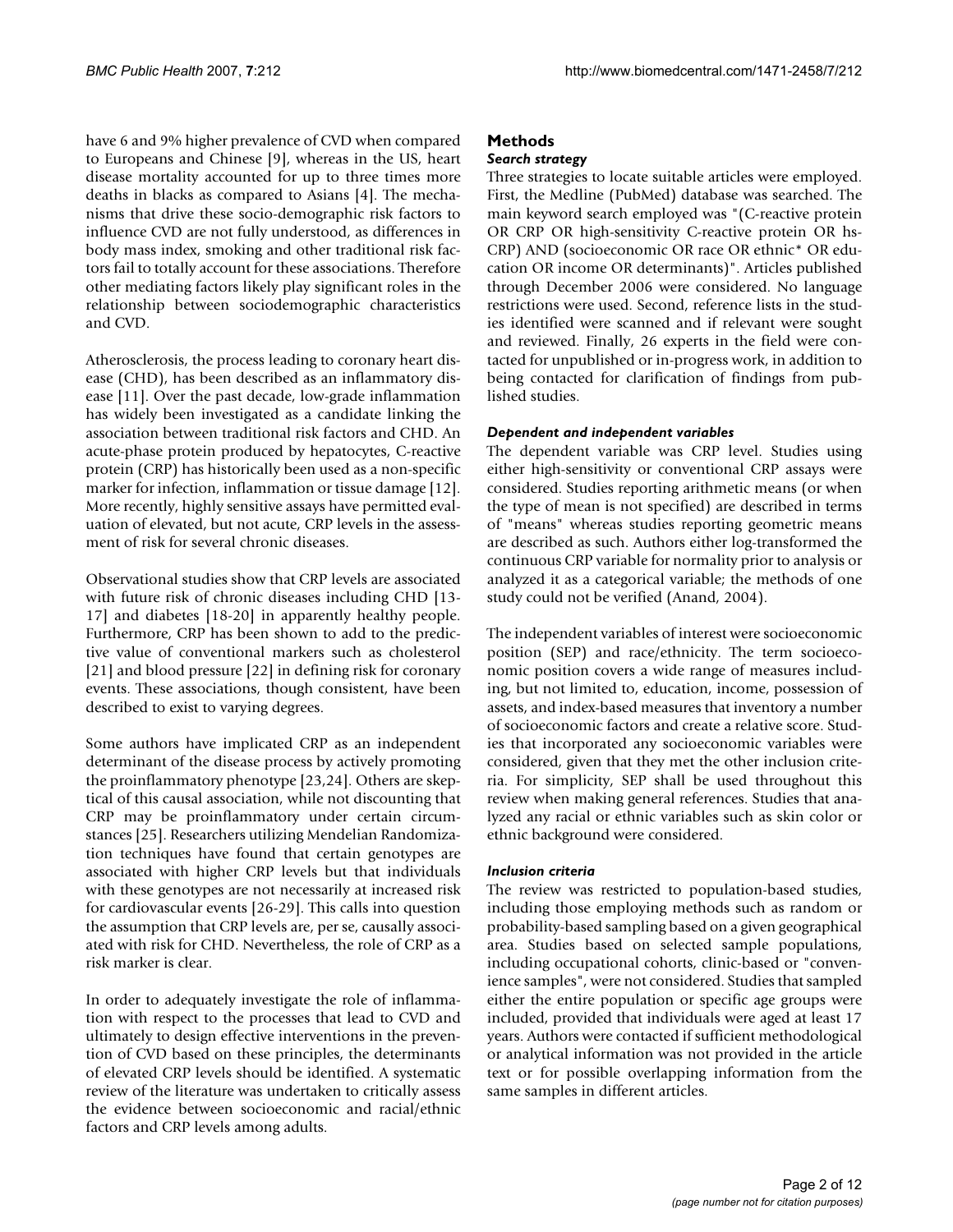### *Conceptual model*

In epidemiological models, the causal, mediating and confounding factors related to risk for disease and disease status can be complex to interpret. Conceptual frameworks aid in the organization of associated proximal and distal factors, helping to define which variables may constitute confounders and which ones are likely mediators [30]. Most studies are unclear about conceptual models used in statistical analyses and interpretations of findings [30,31].

We proposed a hierarchical model for the factors associated with CRP levels (Figure 1). In this model, variables on higher levels were considered as possible confounders for those on lower levels. The arrows represent possible pathways. For example, the association between SEP and CRP level may be confounded by the variables on level 1, since these are independently associated with both the dependent (SEP) and independent (CRP level) variables. On the other hand, level 3 variables may be on the causal pathway from SEP to CRP level and as such are possible mediators. In analyzing the association between SEP and CRP level, for instance, adjusting for smoking or obesity (treating them as confounders) would underestimate the true effect of SEP on CRP level by removing the effects mediated through smoking and obesity, which are on the causal pathway.

## **Results**

Figure 2 shows a flowchart according to QUOROM statement guidelines outlining the number of articles identified at each step of the literature search [32]. Initial searching identified 1146 articles and 460 were retrieved for more detail from which 154 potentially appropriate articles were reviewed. Eighty-seven studies were excluded, primarily because CRP was analyzed as an independent variable in prognostic analyses, rather than as an outcome. Finally, 35 articles were withdrawn because they were not population-based, leaving 32 articles to be included in the review.

These studies were published between 1996 and 2006 and were conducted in the USA (14 studies;  $n = 96746$ ), the UK (eight studies;  $n = 11049$ ), Finland (two studies;  $n =$  $3793$ ), Greece (two studies;  $n = 5313$ ), Germany (two studies; n = 2891), Canada (n = 1250), Italy (n = 1650), Turkey ( $n = 1046$ ) and New Zealand ( $n = 822$ ). Of these, 25 analyses included SEP as an independent variable and 15 included ethnicity/race. Given that eight studies analyzed both independent variables, Additional file 1 includes 40 analyses from the 32 included studies. There were 20 cross-sectional and 11 cohort studies, all of which were analyzed as cross-sectional; two of the latter also included retrospective analyses of SEP in early life. One article reported on the control group of a larger trial study.



#### Conceptual model for the asso **Figure 1** ciations between race/ethnicity, socioeconomic position and C-reactive protein level

Conceptual model for the associations between race/ethnicity, socioeconomic position and C-reactive protein level.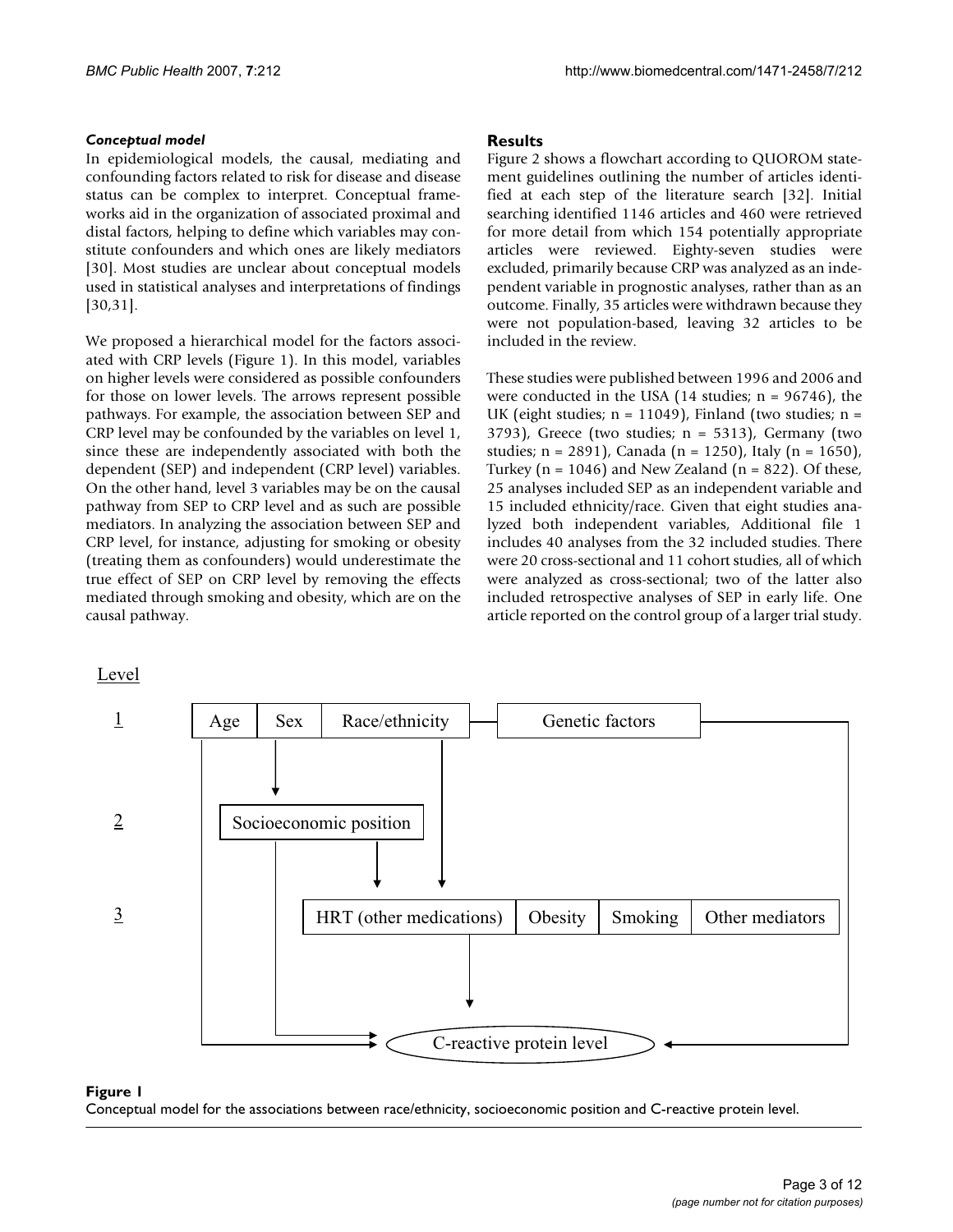

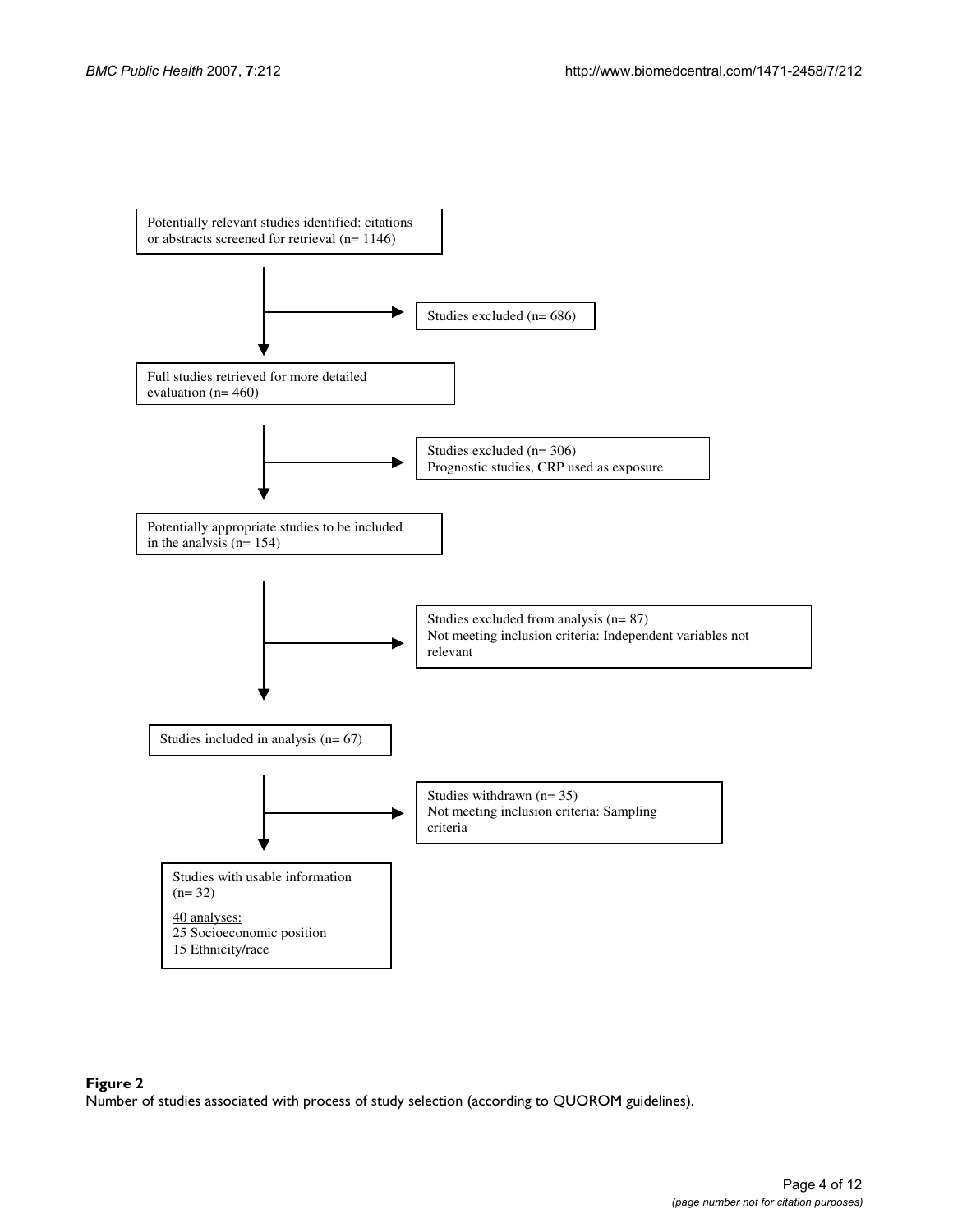Different types of adjustment for covariates were used. In light of the conceptual model, analyses that were either unadjusted or adjusted for demographic confounding factors (including age, sex and race/ethnicity) are referred to as "minimally adjusted" models. Analyses that also included adjustment for potential mediating factors in addition to demographic confounders are referred to as "fully adjusted" models. In the results section of Additional file 1, the findings from the fully adjusted models appear on the bottom row, while those from minimally adjusted models appear on the top row. Some studies in which CRP level was not the main outcome showed only unadjusted distributions of CRP levels without statistical analysis. A formal quantitative analyses of this association (a meta-analysis) was not performed because given variability in exposure and outcome definitions such analyses were not possible. Additional file 2 presents effect sizes from the studies, providing numerical description of the data when available.

In the next sections we describe the main results of the studies reviewed. We comment on the statistical significance of the findings and provide the effect sizes and confidence intervals for the main analysis in each paper, when available in the publication.

#### *Socioeconomic status*

A wide range of socioeconomic factors were tested, the most common being level of formal education and social class, based on composite scores or proxy measures. A total of 77467 analyses were represented. The Greek and Scottish studies examined the same individuals more than once; the former used different indicators of SEP in each assessment. Some studies using representative national samples (National Health and Nutrition Examination Survey, NHANES) from the USA also examined data from the same group of individuals more than once.

Of the 25 studies reporting on any SEP measure, nine presented only minimally adjusted results [20,26,33-39]; 12 also presented fully adjusted models [40-51]; and four only presented the latter [52-55]. Of the 21 studies presenting minimally adjusted results – 14 unadjusted and seven adjusted for demographic confounders – all but one showed inverse associations between SEP and CRP [20,26,33-37,39-51]. All 12 studies presenting both minimally and fully adjusted analyses found inverse associations in the former; in five of these the magnitude of the association decreased and was no longer statistically significant in the fully adjusted model [41,42,45,47,50]. The issue of whether the fully adjusted models may have included mediating factors is addressed in the Discussion.

Of the 16 [40-55] studies presenting multivariable analyses, nine found significant associations after adjusting for demographic, anthropometric and other postulated confounding variables [40,43,44,46,48,49,51,52,54].

One study using an unadjusted model [38] and seven using fully adjusted models [41,42,45,47,50,53,55] failed to find associations between any socioeconomic indicator and CRP. Direct associations were not found in any of the studies.

Education and/or index measures were examined in nearly all studies. We present these findings below as subgroups of SEP analyses.

#### *Education*

Fourteen studies examined the effect of educational indicators [20,33,35-37,40,42,43,45-47,49,52,53]. Of the 11 presenting minimally adjusted results [20,33,35- 37,42,43,45-47,49] – six unadjusted and five adjusted for demographic variables – 10 found inverse associations, higher education being associated with lower CRP levels [20,33,35,37,42,43,45-47,49]. Three studies presenting only minimally adjusted results using NHANES data from 1988–1994 included potentially overlapping samples [33,36,37], but are discussed below as separate studies.

Among the nine studies that investigated this association in multivariable analysis [40,42,43,45-47,49,52,53], four found significant inverse associations with CRP levels after adjustment for postulated confounders such as age, smoking and body mass index  $(BMI = kg/m<sup>2</sup>)$ [40,46,49,52]. Three studies presenting fully adjusted results using NHANES data from 1999–2002 included potentially overlapping samples [40,52,53], but are discussed below as separate studies.

Of the four studies showing significant inverse associations in the fully adjusted analyses, three presented detailed information on effect sizes. Panagiotakos et al. (2004) observed – in a model adjusted for demographic factors as well as BMI, smoking and other behavioral factors – a 45% lower mean CRP level among those who had studied at the university level as compared to those who had not. Ford et al. (2004) found a borderline association  $(p = 0.054)$  among women with less than a high school education, who presented with 0.17 mg/L (SE 0.09) higher *ln*CRP than those with more education. Loucks et al. (2005) observed a similar inverse trend in a multiple linear regression analysis; those with masters or doctoral degrees had a mean CRP (mg/L) level of 3.2 (95% CI 3.0– 3.3) whereas those who had not completed high school presented a mean of 4.7 (95% CI 4.5–4.9).

Of the five studies reporting fully adjusted analyses that showed non-significant results, four showed a trend towards an inverse association. Ford et al. (2003) found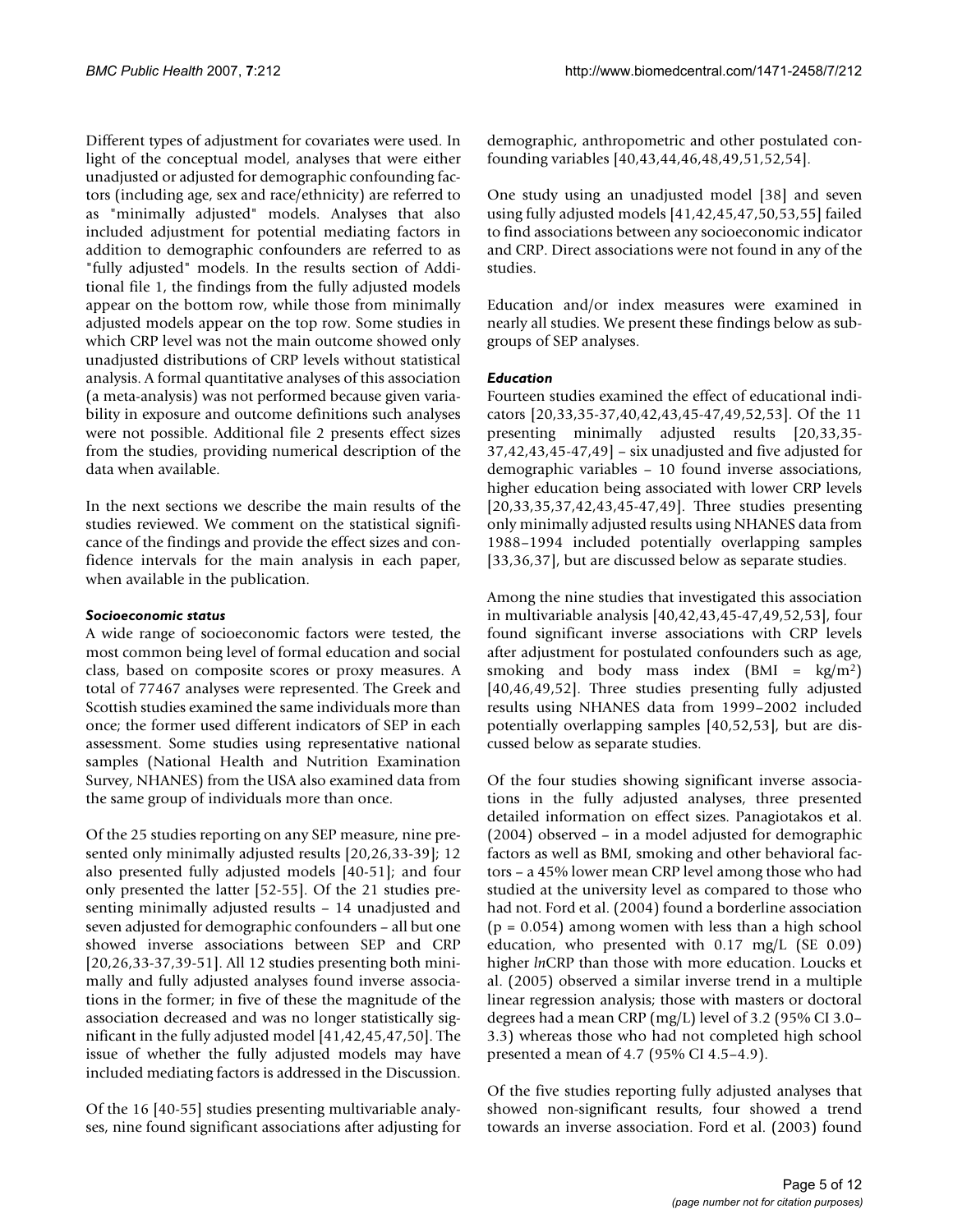that men with less than a high school education had double the regression coefficient for *ln*CRP than men with a high school diploma, although this association was not significant (β = 0.132, SE 0.096 and β = 0.065, SE 0.093) when smoking, BMI, alcohol intake and race/ethnicity were included in the model. Bo et al. (2005) found that those with secondary and university educations were protected against elevated CRP levels, but that these associations did not reach significance after adjustment for BMI, physical activity and smoking. Another study showed that those with post-secondary education had mean CRP levels of 1.52 mg/L (SE 0.19) whereas those with less education had 1.97 mg/L (SE 0.10) before body mass index (BMI) and waist-hip ratio (WHR) were included in statistical models, attenuating these associations to the null [45]. Similarly, McDade et al. (2006) found that the 0.06 mg/L reduction in *ln*CRP among those with higher education was made non-significant when variables such as waist circumference and smoking were included in the model.

#### *Index measures*

Eleven studies used index measures, including the British social class system based on occupational status, to create socioeconomic scores or categories [26,38-40,44,45,48,50,51,54,55]. Of the nine studies presenting minimally adjusted results [26,38-40,44,45,48,50,51] – five unadjusted and four adjusted for demographic variables – eight found inverse associations, increasing SEP being associated with lower CRP levels [26,39,40,44,45,48,50,51].

Among the eight studies that investigated this association in multivariable analysis [40,44,45,48,50,51,54,55], five found significantly increasing CRP levels with decreasing SEP [40,44,48,51,54]. These are discussed below.

Mendall et al. (2000) found a significant inverse trend such that father's social class (as a proxy of childhood SEP) of IV (vs. I/II) was associated with a 33% (95% CI 4– 69) relative increase in CRP levels among middle-aged men after adjusting for factors including age, BMI, smoking, own social class and alcohol intake. A Finnish study showed that those with low and high SEP had geometric means of CRP of 2.11 and 1.63 mg/L in models adjusted for age, smoking, WHR and prevalent longstanding disease [44]. In a representative sample from the USA, Alley et al. (2005) showed that almost 16% of individuals from families living in poverty had elevated levels of CRP (>10 mg/L), compared to 9% of the remaining subjects. Panagiotakos et al. (2005) reported similar results, with low and high SEP groups being associated with mean CRP levels of 0.21 (SD 0.10) and 0.16 (SD 0.17) mg/L, respectively. This finding remained significant after adjustment for age, sex, smoking, BMI, diet score and physical activity

level. St. James O'Reilly (2006) found a significant increase in CRP levels such that in a model adjusted for age, smoking, BMI and use of medications, women, but not men, with a one unit increase in deprivation category had 4.8% (95% CI 0.4–9.5) higher levels of CRP.

Of the three studies using multivariable analyses that showed non-significant results [45,50,55], two observed a trend towards an inverse association [45,50], while a third did not provide details [55], Kivimaki et al. (2005) found that parental and own SEP indicators showed inverse nonsignificant trends with CRP after including BMI and WHR in statistical models. Rathmann et al. (2006) showed that CRP levels were inversely associated with SEP such that women with low and high SEP had geometric means of 2.17 (SD 2.7) and 1.32 (SD 2.6) mg/L, respectively, which were significant in analyses adjusted for age, smoking, physical activity level and alcohol consumption, but decreased in significance to the borderline level when BMI and WHR were added to the model.

#### *Income and employment status*

Onat et al. (2001) reported that income was inversely associated with CRP levels in minimally adjusted models, among women significantly, but that this association lost significance in fully adjusted models [41], Alley et al. (2005) found that higher income was protective against moderately elevated CRP levels (1.1–3.0 mg/L) when adjusted for variables including age, sex, race/ethnicity, obesity and smoking; effect sizes were not provided.

Four studies reported on variables related to employment status [34,36,43,45]. In minimally adjusted analyses, Mendall et al. (1996) found that father's, but not own occupation was inversely associated with CRP levels in men (effect sizes in next section). Using data from one city in the UK, Danesh et al. (1999) reported a trend in CRP tertiles according to employment status such that 56% of those in the highest CRP tertile were employed compared to 65% employed in the second and 74% in the lowest tertile. In the same study, however, type of job (manual or not) and four other socioeconomic indicators were not associated with CRP in minimally adjusted or fully adjusted models. In minimally adjusted analyses, Ford (2002) found that 57% (SE 1.5) of individuals in the elevated CRP group ( $> = 85<sup>th</sup>$  percentile) had worked during the past two weeks whereas 68% (SE 0.7) in the non-elevated (< 85th percentile) group had worked in the same period. Kivimaki et al. (2005) found that parental, but not own occupation showed inverse trends with CRP but that these associations were not significant in fully adjusted models including anthropometric variables (effect sizes above).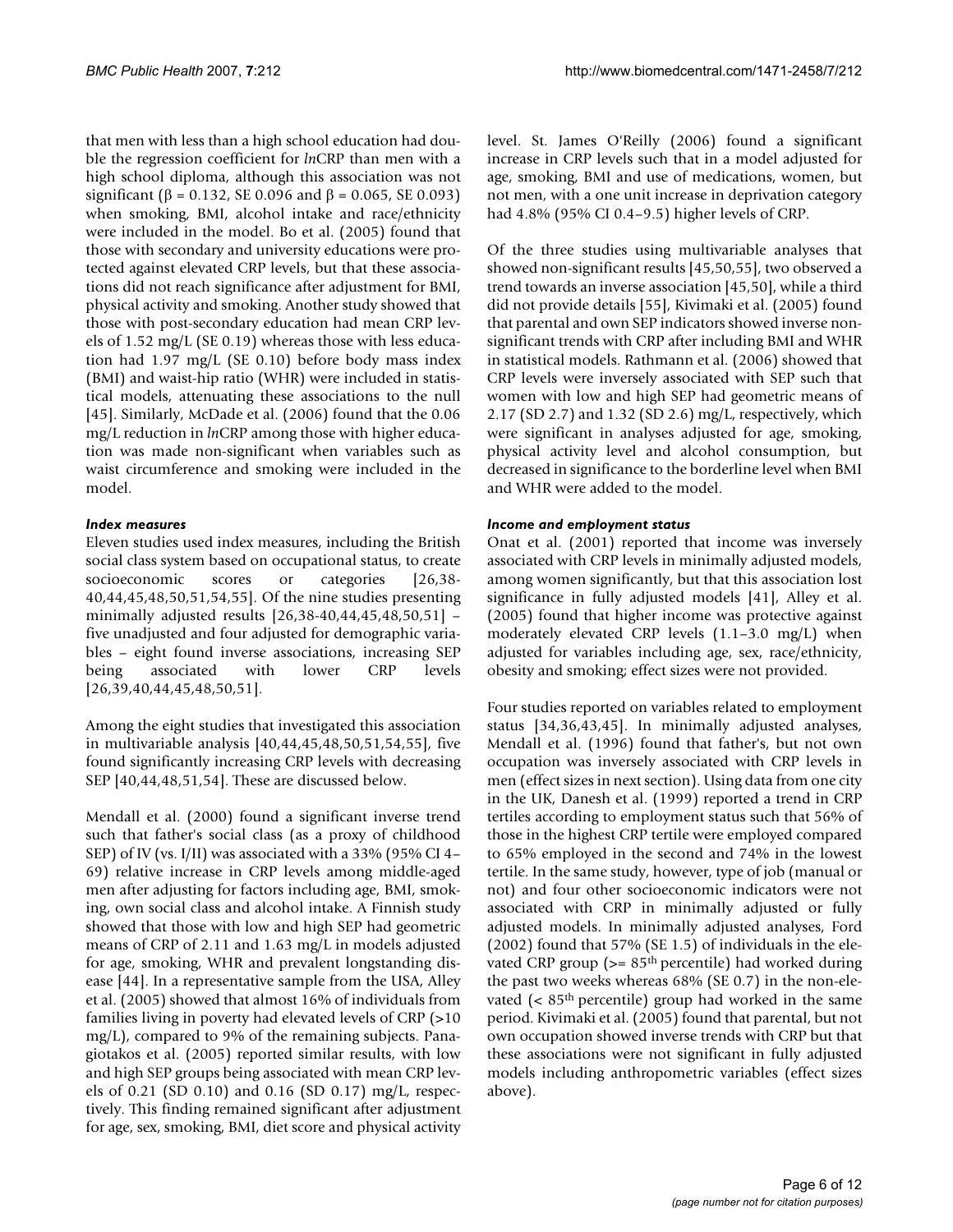## *Early life SEP*

Four studies examined early life socioeconomic factors with respect to CRP in adulthood [26,34,45,54]. In minimally adjusted analyses, two British studies found inverse associations between CRP in adulthood and early life SEP. Mendall et al. (1996) found that father's occupation of 75% (SE 5.6) of men in the highest quintile of median CRP was manual, compared to 61% (SE 6.3) in the lowest quintile. Lawlor et al. (2005) found an age-adjusted direct association between CRP and the number of adverse lifecourse socioeconomic indicators: subjects with two adverse indicators presented a geometric mean CRP level of 1.4 mg/L (SEs not given) compared to 2.2 for those with eight indicators [26]. In fully adjusted models including age, sex, BMI and smoking, two European studies yielded conflicting results. A British study found an inverse association between father's social class and CRP levels in adulthood (effect sizes presented above, Mendall et al., 2000) while a Finnish study found a non-significant inverse trend (effect sizes previous section, Kivimaki et al., 2005) [45,54].

## *Race and ethnicity*

The second part of this review addressed associations with variables related to race, ethnicity or skin color. Fifteen studies – twelve from the USA, two from the UK and one from Canada – examined CRP levels with respect to such variables [33,35,36,38,40,47,52,53,56-62]. A total of 87285 analyses were represented and some studies used the same sample more than once, as discussed above.

Six presented minimally adjusted results only [33,35,36,38,56,60] and nine [40,47,52,53,57-59,61,62] presented both minimally adjusted (seven unadjusted and two adjusted for demographic variables) and fully adjusted results. Thus, all 15 included studies presented minimally adjusted results, of which only one study failed to report significant associations [53]. Of the nine studies presenting fully adjusted results [40,47,52,53,57- 59,61,62], only one failed to show associations [53] and two found that these associations were no longer significant after full adjustment, but that the direction of the effect was maintained [47,61]. The remaining six studies found that the associations remained significant in fully adjusted models.

## *NHANES data*

Eight of the US studies used data from NHANES data sets [33,35,36,40,52,53,56,60], some with overlapping samples [33,36,56,60,52,53,40]. Seven reports presented minimally adjusted results and all but one [53] showed some significant associations between race/ethnicity and CRP level. Three of these studies [40,52,53] included fully adjusted models, of which two found significant associations [40,52]. All studies presenting significant findings

reported higher CRP levels for blacks and Hispanics (or Mexican-Americans) as compared to whites.

In all five studies that reported only minimally adjusted results [33,35,36,56,60], non-whites had significantly higher CRP levels than other groups. In comparing 95th percentiles among elderly white, black and Mexican-Americans, Wener et al. (2000) showed that among men, Mexicans had the highest 95th percentiles (2.59 mg/dL, as presented in Wener et al., 2000; 95% CI not available due to missing information), followed by blacks (2.40 mg/dL) and then whites (1.24 mg/dL, 95% CI 0.84–1.64), with women following the same pattern. Wong et al. (2001) presented similar results, showing that the mean (SD) CRP levels among white, black and Mexican men were 0.37 (0.52), 0.47 (0.75) and 0.39 (0.65) mg/dL; and 0.46 (0.62), 0.61 (0.86) and 0.64 (1.32) mg/dL among women. Ford (2002) showed that whites composed 69% (SE 1.9) and 78% (SE 1.3) of the  $> = 85$ <sup>th</sup> and <85<sup>th</sup> percentile of CRP levels, respectively. Abramson et al. (2002) found that African-Americans had 1.75 higher odds (calculated from given distributions; no 95% CI available) of being in the elevated CRP group ( $> = 0.66$  mg/dL) as compared to whites.

Danner et al. (2003) found African – and Mexican-Americans at higher risk for elevated CRP ( $> = 0.22$  mg/dL) as compared to whites. The highest prevalence ratio (PR) compared to whites of the same sex was among African-American men (PR = 1.57), followed by African – and Mexican-American women (PR = 1.44) and Mexican-American men (prevalence ratio = 1.24, compared to white individuals of same sex, calculated from given distributions; no 95% CI available).

Conflicting results were found in the three studies that utilized fully adjusted models including age, sex, smoking and BMI among individuals aged at least 20 years. Ford et al. (2003) observed no associations between race/ethnicity and CRP levels among men. In a 2004 study, the same author reported that Mexican-American women had on average 0.29 mg/L (SE 0.07) higher lnCRP levels than their white counterparts [52]. Alley et al. (2005) found that blacks had significantly higher odds of being in either the high (OR = 1.45 95% CI: 1.16–1.80) or very high (OR = 2.32 95% CI: 1.76–3.08) CRP groups as compared to other groups in fully adjusted models including demographic and lifestyle variables and BMI [40].

## *Other studies from North America and the UK*

Four studies from the USA, which did not use NHANES data, were included. One found median CRP levels of 3.0 mg/L in blacks and 2.3 in whites of both sexes, which remained significant after adjusting for traditional cardiovascular risk factors [62]. In the same study, black men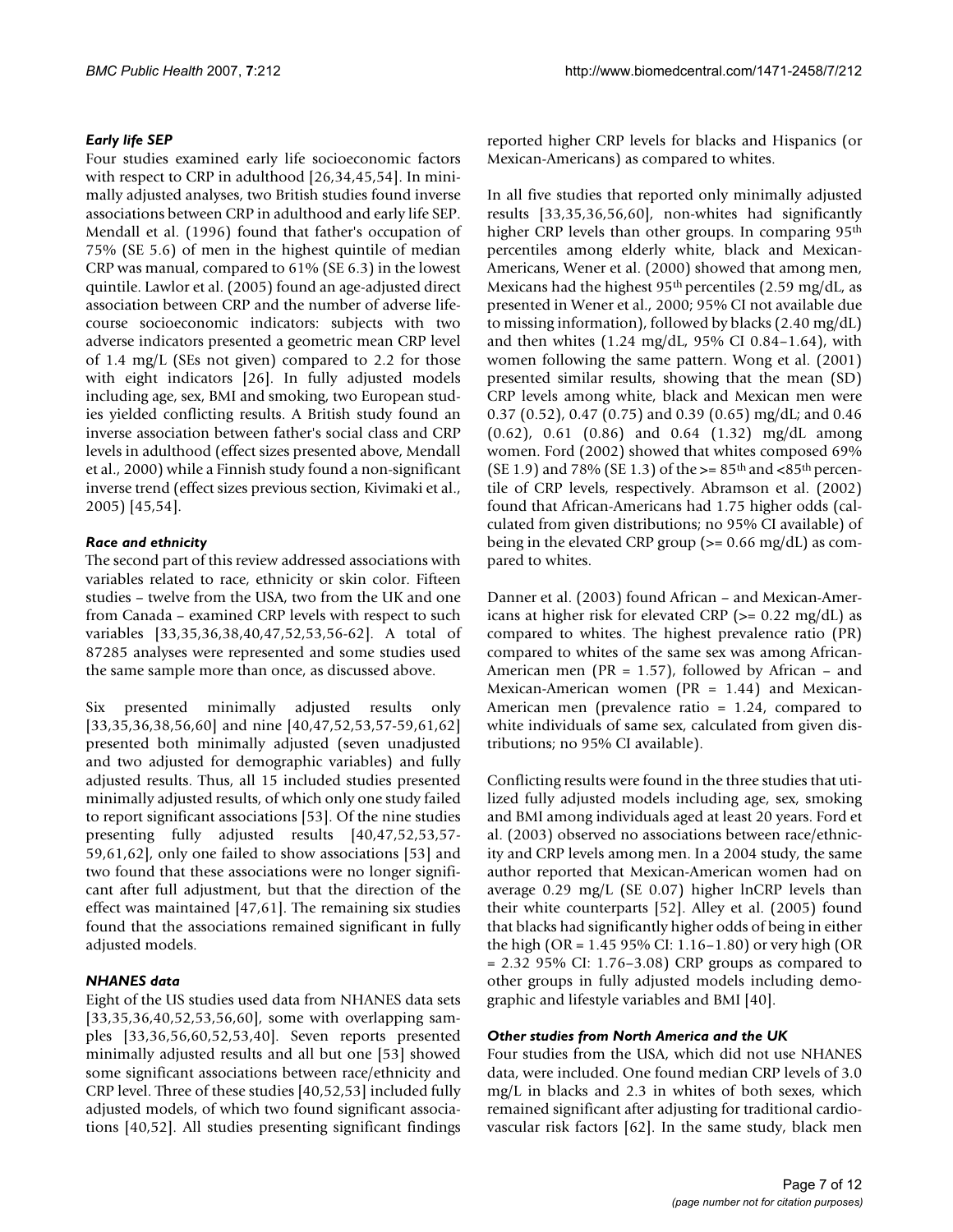and women made up a significantly larger proportion of the high risk CRP group (>3 mg/L) than white men. Similarly, Matthews et al. (2005) used a multi-community sample and found that after adjusting for variables such as education, physical activity and % calories from fat, African-American, Hispanic and white women presented median (IQR) CRP levels of 3.0 (1.0–7.2), 2.3 (1.0–5.1) and 1.4 (0.6–3.9), respectively [58]. A small study among older individuals found no associations between blacks and whites, nor between Latinos and whites [47]. Another study using samples from multiple communities across the USA found that Hispanic men and women had the highest levels of CRP (2.51, 3.39, respectively), followed by African-Americans (2.12, 3.19), Caucasians (3.20, 2.75) and Chinese (0.95, 1.20), after adjusting for covariates including age, BMI, smoking, physical activity and estrogen medications [57]. Significance testing was not done between ethnic groups.

Both studies from the UK found higher CRP levels among South Asians compared to European whites in minimally adjusted analyses [38,61]. Forouhi et al. (2001) observed that the median CRP level among South Asian women was 1.35 (95% CI 0.72–3.04) compared to half that level, 0.70 mg/L (95% CI 0.41–1.7), among European women. This unadjusted association was significant; fully adjusted models were not used. In another UK study Chambers et al. (2001) showed that the age-adjusted association among the same ethnic groups lost significance after adjustment for age, BMI and smoking, but the direction of effect was maintained. The Canadian study found significant differences between ethnic groups [59]. In fully adjusted models including BMI as a covariate, Chinese, European, South Asian and Aboriginals had mean CRP levels of 1.72 (SE 0.13), 2.13 (SE 0.12), 2.72 (SE 0.12) and 2.85 (SE 0.15) mg/L, respectively, with non-significant differences between European and Chinese, and between South Asians and Aboriginals.

## **Discussion**

The overwhelming majority of the 32 studies reported inverse associations between CRP levels and SEP and significant differences among racial/ethnic groups, even after controlling for possible confounding and mediating variables. Individuals with African, Latin American or South Asian ancestry had higher levels than those with European background. Both sets of findings are consistent with previous studies showing similar associations between other CVD risk factors and SEP and race/ethnicity [3,4,8-10,63]. Although the notion that CRP levels are causally associated with CVD has been challenged by Mendelian Randomization studies, there is little question that CRP constitutes a reliable marker for low-grade inflammation that identifies high-risk individuals [26,29].

Some strengths and limitations of this review warrant mention. It included studies using population-based studies, which minimizes selection bias. On the other hand, studies were largely from in high-income countries, notably from the USA and several European countries. The only low/middle-income country represented was Turkey; Onat et al. (2001) found inconsistent results. Further studies from low and middle-income countries are required to investigate whether the results from this review are also applicable to these regions. It is worth noting that some studies excluded individuals with CRP levels >10 mg/L (the cut-off for acute inflammation), which would make their results applicable only to low-level inflammation.

When interpreting adjusted results, we gave special emphasis to differentiating possible confounders from mediating variables, based on a conceptual model (Figure 1). In examining the association between SEP and CRP levels, adjustment for variables in level 1 of the model (age, sex and race/ethnicity, in addition to genetic factors) should account for confounding. None of the present studies adjusted for genetic markers, and these would only confound the association if they were unequally distributed among SEP groups. Also, several samples were ethnically homogeneous, rendering adjustment for this variable unnecessary. Therefore, for these studies adjustment for age and sex should take care of the issue of known and measurable confounders.

Of the 20 studies presenting minimally adjusted results, 13 presented unadjusted analyses and seven presented results adjusted for demographic factors. All of the latter showed significant inverse associations between SEP and CRP.

The fully adjusted models included age and sex in all studies, BMI in all but one (Matthews et al. 2005 used %kcal from fat) and smoking in all but one study [59]. Nine of 21 studies did not adjust for hormone replacement therapy (HRT) use [40,41,46-51,59]. Thus, five common variables were adjusted for in most studies (age, sex, BMI, smoking and HRT). Therefore, the fully adjusted model in nearly every study included both confounding (age, sex) and potentially mediating (BMI, smoking, HRT) variables. These analyses answer the question "what is the effect of SEP on CRP levels that does not pass through the mediating factors that are in the model?", not the question of the overall effect of SEP.

The persistence of significant associations in most fully adjusted analyses suggest that low SEP is a risk factor for elevated CRP levels (although not necessarily cardiovascular risk), even when some of the potential mediators of this association are controlled for. It also suggests that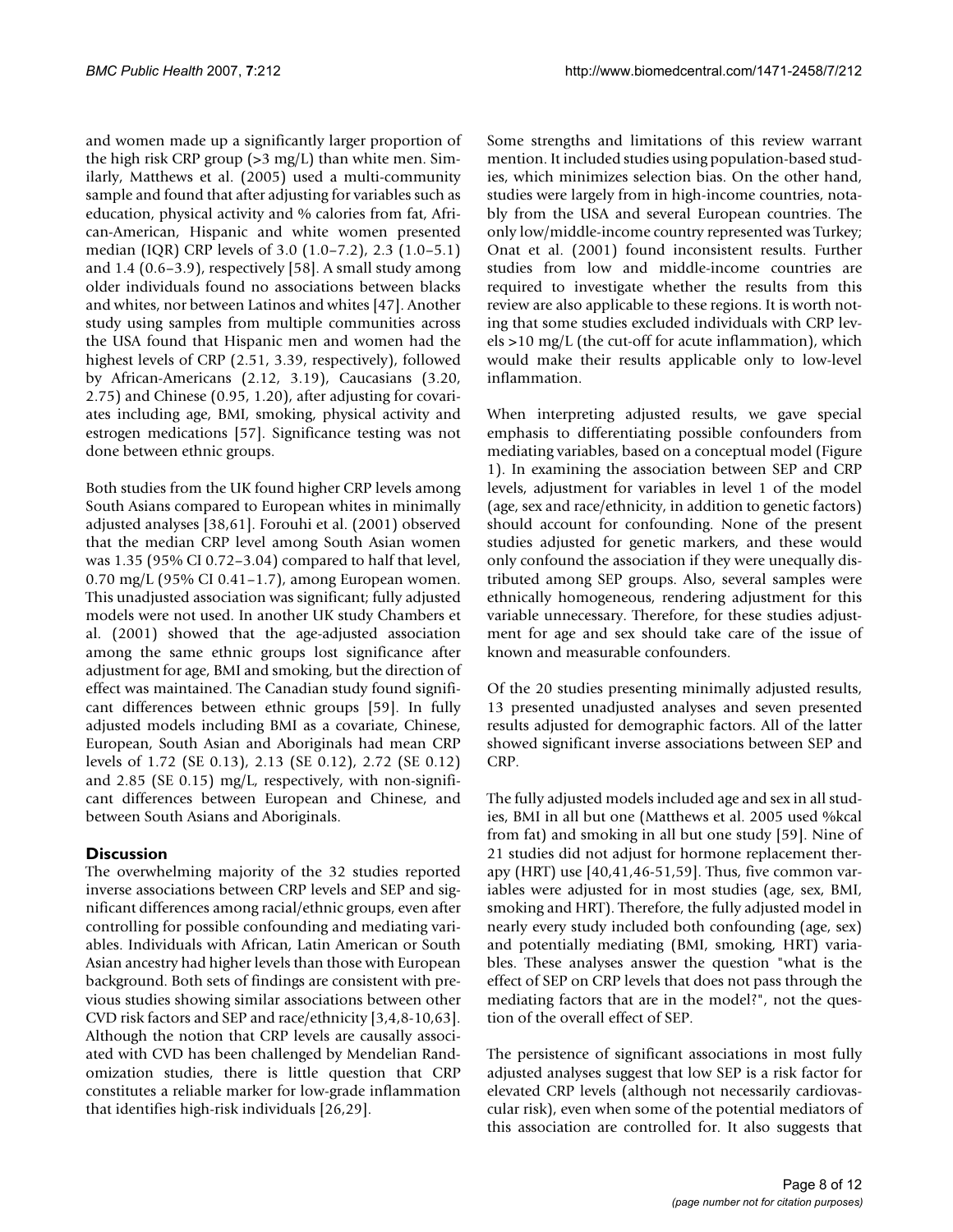there are other pathways by which SEP may affect CRP levels [30]. For example, it has been postulated that high levels of stress accumulated throughout the life-course, which is often the case among the poor and disadvantaged, may adversely impact health outcomes [64,65].

Socioeconomic status in childhood, independently of adult socioeconomic conditions, has been shown to be associated with mortality among adults, indicating specific effects of early deprivation [66]. Four studies included in this review suggest a similar association between early SEP and CRP levels. The only exception was a high-quality Finnish study which reported a significant association in age and sex-adjusted analyses that lost significance after adjustment for BMI and WHR, that according to our framework represent possible mediating factors [45]. It is likely that adverse features are programmed in intrauterine and early life under conditions of poor SEP during physiologically plastic periods and track into adulthood, manifesting as increased risk for disease, regardless of later improvement of socioeconomic conditions [64,67,68].

The findings on racial/ethnic groups are now addressed. The range of ethnicities represented in the studies was relatively limited. In studies from the UK, only European whites and South Asians comprised the study samples, whereas in studies from the USA, four general categories were presented (white, black/African-American, Hispanic/ Mexican-American and other). Canadian studies were more diverse, including Aboriginals, Europeans and at least two Asian groups (eg: Chinese, Japanese, South Asian).

In terms of the conceptual model (Figure 1), the effects of race/ethnicity on CRP levels may be confounded by other level 1 variables (age, sex and genetic factors) [69]. Because non-whites tend to have poorer education and income than whites in North America and Europe, SEP can legitimately be considered a potential mediating factor in the association between ethnicity and health-related outcomes [70-72]. Models that adjust for SEP, therefore, are answering the question on what the effect of race/ethnicity is on CRP that is not mediated by SEP. Models that further adjust for level 3 variables (such as BMI, smoking, etc) are answering the question of what effect of race/ethnicity remains outside these pathways.

Both in the minimally and fully adjusted models, findings on the association between race/ethnicity and CRP were highly consistent. In studies from North America, blacks and Hispanics tended to have higher CRP than whites, and individuals of East Asian descent (Chinese, Japanese) tended to have the lowest levels. In UK studies, South Asians were shown to have higher levels of CRP than

European whites. The high CVD rates among black Americans and South Asians in Europe are consistent with these findings on CRP [9].

## **Conclusion**

Socioeconomic status was independently and inversely associated with CRP levels among adults in several highincome countries. Studies regarding the effects of early life and adult SEP on risk factors such as CRP are still needed, especially from low and middle-income countries.

Race/ethnicity was independently associated with CRP levels such that those of African, Latin or South Asian descent were at higher risk for elevated CRP than subjects of European descent. Given the complex inter-relationships between exposures, confounding and mediating variables, racial/ethnic determinants of disease can be difficult to study and interpret [73]. Nevertheless, collaborative studies from multiple countries may lead to increased insight regarding the effects of these variables on risk factors and disease outcomes.

A full understanding of the associations between SEP and race/ethnicity on the one hand, and CRP on the other, was precluded by the fact that nearly all studies included statistical adjustment for variables that are likely mediating factors in this causal pathway. The fact that most studies show significant results despite such over adjustment is reassuring, but the true magnitude of these associations is being underestimated. Epidemiological studies addressing what has been described as the "causes of causes", that is, the distal determinants of health and disease, would greatly profit from the use of conceptual models spelling out causal pathways that allow to differentiate confounding from mediating factors [74,75].

These findings indicate that poorer, non-white individuals are the highest risk for elevated CRP levels. This is consistent with previous data showing that these groups have elevated incidence and prevalence of almost all disease states. Scientists and policy makers should capitalize upon results from the host of studies that have already confirmed such associations in attempts to curb the growing incidence of chronic disease caused by low SEP and everincreasing socioeconomic gaps [76].

## **Competing interests**

The author(s) declare that they have no competing interests.

## **Authors' contributions**

AN carried out the literature search and wrote the article with CV. Both authors read and approved the final manuscript.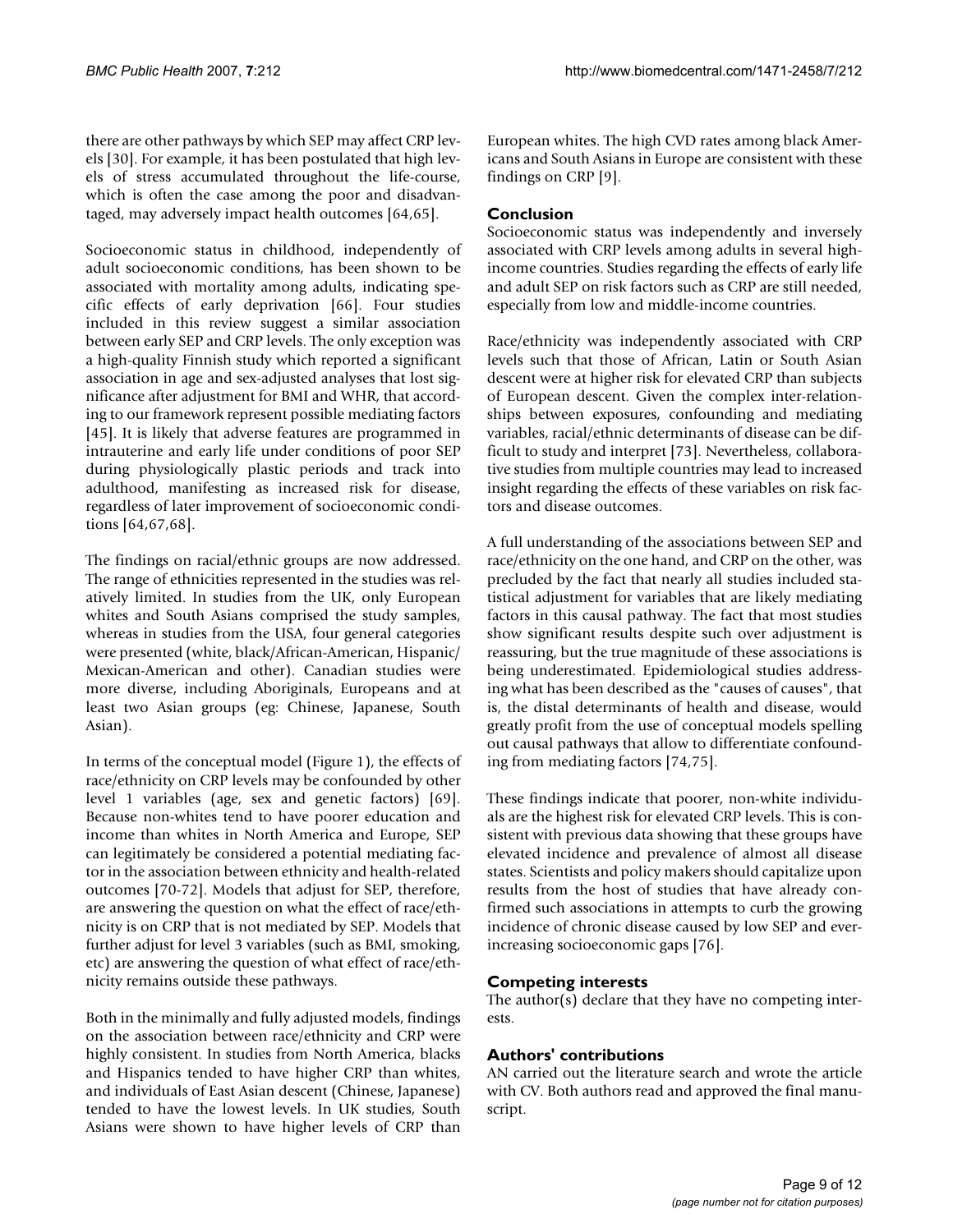## **Additional material**

## **Additional file 1**

*Population-based studies examining socioeconomic factors or race/ethnicity as independent and C-reactive protein (CRP) level as dependent variables. The data provided represent the findings from a systematic review of population-based studies published through December 2006 that examined C-reactive protein levels in adults in relation to socioeconomic factors or race/ethnicity.*

Click here for file

[\[http://www.biomedcentral.com/content/supplementary/1471-](http://www.biomedcentral.com/content/supplementary/1471-2458-7-212-S1.pdf) 2458-7-212-S1.pdf]

## **Additional file 2**

*Summary of results and effect sizes for the associations between socioeconomic factors and race/ethnicity with C-reactive protein (CRP) levels. The data provided summarize the effect sizes of the associations between Creactive protein levels in adults in relation to socioeconomic factors or race/ethnicity from a systematic review of population-based studies.* Click here for file

[\[http://www.biomedcentral.com/content/supplementary/1471-](http://www.biomedcentral.com/content/supplementary/1471-2458-7-212-S2.doc) 2458-7-212-S2.doc]

## **Acknowledgements**

The authors would like to thank Bernardo Horta Lessa for editorial input.

#### **References**

- 1. Lopez AD, Mathers CD, Ezzati M, Jamison DT, Murray CJL: **Global Burden of Disease and Risk Factors.** NY , Oxford University Press; 2006.
- 2. WHO: **[WHO Global Strategy on Diet, Physical Activity and](http://www.ncbi.nlm.nih.gov/entrez/query.fcgi?cmd=Retrieve&db=PubMed&dopt=Abstract&list_uids=2097487) [Health. Cardiovascular disease: prevention and control.](http://www.ncbi.nlm.nih.gov/entrez/query.fcgi?cmd=Retrieve&db=PubMed&dopt=Abstract&list_uids=2097487)** [<http://www.who.int/dietphysicalactivity/publications/facts/cvd/en/>].
- 3. Cooper R, Cutler J, Desvigne-Nickens P, Fortmann SP, Friedman L, Havlik R, Hogelin G, Marler J, McGovern P, Morosco G, Mosca L, Pearson T, Stamler J, Stryer D, Thom T: **[Trends and Disparities in](http://www.ncbi.nlm.nih.gov/entrez/query.fcgi?cmd=Retrieve&db=PubMed&dopt=Abstract&list_uids=11120707) Coronary Heart Disease, Stroke, and Other Cardiovascular [Diseases in the United States : Findings of the National Con](http://www.ncbi.nlm.nih.gov/entrez/query.fcgi?cmd=Retrieve&db=PubMed&dopt=Abstract&list_uids=11120707)[ference on Cardiovascular Disease Prevention.](http://www.ncbi.nlm.nih.gov/entrez/query.fcgi?cmd=Retrieve&db=PubMed&dopt=Abstract&list_uids=11120707)** *Circulation* 2000, **102(25):**3137-3147.
- 4. Cooper RS: **[Social inequality, ethnicity and cardiovascular dis](http://www.ncbi.nlm.nih.gov/entrez/query.fcgi?cmd=Retrieve&db=PubMed&dopt=Abstract&list_uids=11759851)[ease.](http://www.ncbi.nlm.nih.gov/entrez/query.fcgi?cmd=Retrieve&db=PubMed&dopt=Abstract&list_uids=11759851)** *Int J Epidemiol* 2001, **30(suppl\_1):**S48-52.
- 5. Dalstra JAA, Kunst AE, Borrell C, Breeze E, Cambois E, Costa G, Geurts JJM, Lahelma E, Van Oyen H, Rasmussen NK, Regidor E, Spadea T, Mackenbach JP: **[Socioeconomic differences in the](http://www.ncbi.nlm.nih.gov/entrez/query.fcgi?cmd=Retrieve&db=PubMed&dopt=Abstract&list_uids=15737978) [prevalence of common chronic diseases: an overview of](http://www.ncbi.nlm.nih.gov/entrez/query.fcgi?cmd=Retrieve&db=PubMed&dopt=Abstract&list_uids=15737978) [eight European countries.](http://www.ncbi.nlm.nih.gov/entrez/query.fcgi?cmd=Retrieve&db=PubMed&dopt=Abstract&list_uids=15737978)** *Int J Epidemiol* 2005, **34(2):**316-326.
- 6. Mackenbach JP, Cavelaars AEJM, Kunst AE, Groenhof F: **[Socioeco](http://www.ncbi.nlm.nih.gov/entrez/query.fcgi?cmd=Retrieve&db=PubMed&dopt=Abstract&list_uids=10924297)[nomic inequalities in cardiovascular disease mortality. An](http://www.ncbi.nlm.nih.gov/entrez/query.fcgi?cmd=Retrieve&db=PubMed&dopt=Abstract&list_uids=10924297) [international study.](http://www.ncbi.nlm.nih.gov/entrez/query.fcgi?cmd=Retrieve&db=PubMed&dopt=Abstract&list_uids=10924297)** *Eur Heart J* 2000, **21(14):**1141-1151.
- 7. Winkleby MA, Kraemer HC, Ahn DK, Varady AN: **[Ethnic and Soci](http://www.ncbi.nlm.nih.gov/entrez/query.fcgi?cmd=Retrieve&db=PubMed&dopt=Abstract&list_uids=9686553)oeconomic Differences in Cardiovascular Disease Risk Fac[tors: Findings for Women From the Third National Health](http://www.ncbi.nlm.nih.gov/entrez/query.fcgi?cmd=Retrieve&db=PubMed&dopt=Abstract&list_uids=9686553) [and Nutrition Examination Survey, 1988-1994.](http://www.ncbi.nlm.nih.gov/entrez/query.fcgi?cmd=Retrieve&db=PubMed&dopt=Abstract&list_uids=9686553)** *JAMA* 1998, **280(4):**356-362.
- 8. Yarnell J, Yu S, McCrum E, Arveiler D, Hass B, Dallongeville J, Montaye M, Amouyel P, Ferrieres J, Ruidavets JB, Evans A, Bingham A, Ducimetiere P, for the P: **[Education, socioeconomic and lifestyle](http://www.ncbi.nlm.nih.gov/entrez/query.fcgi?cmd=Retrieve&db=PubMed&dopt=Abstract&list_uids=15319403) [factors, and risk of coronary heart disease: the PRIME Study.](http://www.ncbi.nlm.nih.gov/entrez/query.fcgi?cmd=Retrieve&db=PubMed&dopt=Abstract&list_uids=15319403)** *Int J Epidemiol* 2005, **34(2):**268-275.
- 9. Anand SS, Yusuf S, Vuksan V, Devanesen S, Teo KK, Montague PA, Kelemen L, Yi C, Lonn E, Gerstein H: **[Differences in risk factors,](http://www.ncbi.nlm.nih.gov/entrez/query.fcgi?cmd=Retrieve&db=PubMed&dopt=Abstract&list_uids=11071182) atherosclerosis, and cardiovascular disease between ethnic [groups in Canada: the Study of Health Assessment and Risk](http://www.ncbi.nlm.nih.gov/entrez/query.fcgi?cmd=Retrieve&db=PubMed&dopt=Abstract&list_uids=11071182) [in Ethnic groups \(SHARE\).](http://www.ncbi.nlm.nih.gov/entrez/query.fcgi?cmd=Retrieve&db=PubMed&dopt=Abstract&list_uids=11071182)** *Lancet* 2000, **356(9226):**279.
- 10. Sundquist J, Winkleby MA, Pudaric S: **[Cardiovascular Disease Risk](http://www.ncbi.nlm.nih.gov/entrez/query.fcgi?cmd=Retrieve&db=PubMed&dopt=Abstract&list_uids=11207863) [Factors Among Older Black, Mexican-American, and White](http://www.ncbi.nlm.nih.gov/entrez/query.fcgi?cmd=Retrieve&db=PubMed&dopt=Abstract&list_uids=11207863) [Women and Men: An Analysis of NHANES III, 1988-1994.](http://www.ncbi.nlm.nih.gov/entrez/query.fcgi?cmd=Retrieve&db=PubMed&dopt=Abstract&list_uids=11207863)** *J Am Geriatr Soc* 2001, **49(2):**109-116.
- 11. Ross R: **[Mechanisms of Disease: Atherosclerosis An Inflam](http://www.ncbi.nlm.nih.gov/entrez/query.fcgi?cmd=Retrieve&db=PubMed&dopt=Abstract&list_uids=9887164)[matory Disease.](http://www.ncbi.nlm.nih.gov/entrez/query.fcgi?cmd=Retrieve&db=PubMed&dopt=Abstract&list_uids=9887164)** *N Engl J Med* 1999, **340(2):**115-126.
- 12. Pepys MB, Hirschfield GM: **[C-reactive protein: a critical update.](http://www.ncbi.nlm.nih.gov/entrez/query.fcgi?cmd=Retrieve&db=PubMed&dopt=Abstract&list_uids=12813013)** *J Clin Invest* 2003, **111(12):**1805-1812.
- 13. Ridker PM, Cushman M, Stampfer MJ, Tracy RP, Hennekens CH: **[Inflammation, Aspirin, and the Risk of Cardiovascular Dis](http://www.ncbi.nlm.nih.gov/entrez/query.fcgi?cmd=Retrieve&db=PubMed&dopt=Abstract&list_uids=9077376)[ease in Apparently Healthy Men.](http://www.ncbi.nlm.nih.gov/entrez/query.fcgi?cmd=Retrieve&db=PubMed&dopt=Abstract&list_uids=9077376)** *N Engl J Med* 1997, **336(14):**973-979.
- 14. Koenig W, Sund M, Fröhlich M, Fischer HG, Löwel H, Döring A, Hutchinson WL, Pepys MB: **[C-Reactive Protein, a Sensitive](http://www.ncbi.nlm.nih.gov/entrez/query.fcgi?cmd=Retrieve&db=PubMed&dopt=Abstract&list_uids=9892589) Marker of Inflammation, Predicts Future Risk of Coronary [Heart Disease in Initially Healthy Middle-Aged Men. Results](http://www.ncbi.nlm.nih.gov/entrez/query.fcgi?cmd=Retrieve&db=PubMed&dopt=Abstract&list_uids=9892589) From the MONICA (Monitoring Trends and Determinants in Cardiovascular Disease) Augsburg Cohort Study, 1984 to [1992.](http://www.ncbi.nlm.nih.gov/entrez/query.fcgi?cmd=Retrieve&db=PubMed&dopt=Abstract&list_uids=9892589)** *Circulation* 1999, **99:**237-242.
- 15. Danesh J, Wheeler JG, Hirschfield GM, Eda S, Eda G, Rumley A, Lowe GDO, Pepys MB, Gudnason V: **[C-Reactive Protein and Other](http://www.ncbi.nlm.nih.gov/entrez/query.fcgi?cmd=Retrieve&db=PubMed&dopt=Abstract&list_uids=15070788) [Circulating Markers of Inflammation in the Prediction of](http://www.ncbi.nlm.nih.gov/entrez/query.fcgi?cmd=Retrieve&db=PubMed&dopt=Abstract&list_uids=15070788) [Coronary Heart Disease.](http://www.ncbi.nlm.nih.gov/entrez/query.fcgi?cmd=Retrieve&db=PubMed&dopt=Abstract&list_uids=15070788)** *N Engl J Med* 2004, **350(14):**1387-1397.
- 16. Ridker PM, Buring JE, Shih J, Matias M, Hennekens CH: **[Prospective](http://www.ncbi.nlm.nih.gov/entrez/query.fcgi?cmd=Retrieve&db=PubMed&dopt=Abstract&list_uids=9727541) [Study of C-Reactive Protein and the Risk of Future Cardio](http://www.ncbi.nlm.nih.gov/entrez/query.fcgi?cmd=Retrieve&db=PubMed&dopt=Abstract&list_uids=9727541)[vascular Events Among Apparently Healthy Women.](http://www.ncbi.nlm.nih.gov/entrez/query.fcgi?cmd=Retrieve&db=PubMed&dopt=Abstract&list_uids=9727541)** *Circulation* 1998, **98(8):**731-733.
- 17. Cesari M, Penninx BW, Newman AB, Kritchevsky SB, Nicklas BJ, Sutton-Tyrrell K, Rubin SM, Ding J, Simonsick EM, Harris TB, Pahor M: **[Inflammatory markers and onset of cardiovascular events:](http://www.ncbi.nlm.nih.gov/entrez/query.fcgi?cmd=Retrieve&db=PubMed&dopt=Abstract&list_uids=14568895)** [results from the Health ABC study.](http://www.ncbi.nlm.nih.gov/entrez/query.fcgi?cmd=Retrieve&db=PubMed&dopt=Abstract&list_uids=14568895) **108(19):**2317-2322.
- 18. Freeman DJ, Norrie J, Caslake MJ, Gaw A, Ford I, Lowe GDO, O'Reilly DSJ, Packard CJ, Sattar N: **[C-Reactive Protein Is an Inde](http://www.ncbi.nlm.nih.gov/entrez/query.fcgi?cmd=Retrieve&db=PubMed&dopt=Abstract&list_uids=11978661)[pendent Predictor of Risk for the Development of Diabetes](http://www.ncbi.nlm.nih.gov/entrez/query.fcgi?cmd=Retrieve&db=PubMed&dopt=Abstract&list_uids=11978661) [in the West of Scotland Coronary Prevention Study.](http://www.ncbi.nlm.nih.gov/entrez/query.fcgi?cmd=Retrieve&db=PubMed&dopt=Abstract&list_uids=11978661)** *Diabetes* 2002, **51(5):**1596-1600.
- 19. Hu FB, Meigs JB, Li TY, Rifai N, Manson JAE: **[Inflammatory Mark](http://www.ncbi.nlm.nih.gov/entrez/query.fcgi?cmd=Retrieve&db=PubMed&dopt=Abstract&list_uids=14988254)[ers and Risk of Developing Type 2 Diabetes in Women.](http://www.ncbi.nlm.nih.gov/entrez/query.fcgi?cmd=Retrieve&db=PubMed&dopt=Abstract&list_uids=14988254)** *Diabetes* 2004, **53(3):**693-700.
- Thorand B, Lowel H, Schneider A, Kolb H, Meisinger C, Frohlich M, Koenig W: **[C-Reactive Protein as a Predictor for Incident Dia](http://www.ncbi.nlm.nih.gov/entrez/query.fcgi?cmd=Retrieve&db=PubMed&dopt=Abstract&list_uids=12523922)[betes Mellitus Among Middle-aged Men: Results From the](http://www.ncbi.nlm.nih.gov/entrez/query.fcgi?cmd=Retrieve&db=PubMed&dopt=Abstract&list_uids=12523922) [MONICA Augsburg Cohort Study, 1984-1998.](http://www.ncbi.nlm.nih.gov/entrez/query.fcgi?cmd=Retrieve&db=PubMed&dopt=Abstract&list_uids=12523922)** *Arch Intern Med* 2003, **163(1):**93-99.
- 21. Ridker PM, Glynn RJ, Hennekens CH: **[C-Reactive Protein Adds to](http://www.ncbi.nlm.nih.gov/entrez/query.fcgi?cmd=Retrieve&db=PubMed&dopt=Abstract&list_uids=9610529) [the Predictive Value of Total and HDL Cholesterol in Deter](http://www.ncbi.nlm.nih.gov/entrez/query.fcgi?cmd=Retrieve&db=PubMed&dopt=Abstract&list_uids=9610529)[mining Risk of First Myocardial Infarction.](http://www.ncbi.nlm.nih.gov/entrez/query.fcgi?cmd=Retrieve&db=PubMed&dopt=Abstract&list_uids=9610529)** *Circulation* 1998, **97(20):**2007-2011.
- 22. Blake GJ, Rifai N, Buring JE, Ridker PM: **[Blood Pressure, C-Reac](http://www.ncbi.nlm.nih.gov/entrez/query.fcgi?cmd=Retrieve&db=PubMed&dopt=Abstract&list_uids=14638538)[tive Protein, and Risk of Future Cardiovascular Events.](http://www.ncbi.nlm.nih.gov/entrez/query.fcgi?cmd=Retrieve&db=PubMed&dopt=Abstract&list_uids=14638538)** *Circulation* 2003, **108(24):**2993-2999.
- Pasceri V, Willerson JT, Yeh ETH: [Direct Proinflammatory Effect](http://www.ncbi.nlm.nih.gov/entrez/query.fcgi?cmd=Retrieve&db=PubMed&dopt=Abstract&list_uids=11056086) **[of C-Reactive Protein on Human Endothelial Cells.](http://www.ncbi.nlm.nih.gov/entrez/query.fcgi?cmd=Retrieve&db=PubMed&dopt=Abstract&list_uids=11056086)** *Circulation* 2000, **102(18):**2165-2168.
- 24. Verma S, Szmitko PE, Yeh ETH: **[C-Reactive Protein: Structure](http://www.ncbi.nlm.nih.gov/entrez/query.fcgi?cmd=Retrieve&db=PubMed&dopt=Abstract&list_uids=15117860) [Affects Function.](http://www.ncbi.nlm.nih.gov/entrez/query.fcgi?cmd=Retrieve&db=PubMed&dopt=Abstract&list_uids=15117860)** *Circulation* 2004, **109(16):**1914-1917.
- 25. Pepys MB: **[CRP or not CRP? That Is the Question.](http://www.ncbi.nlm.nih.gov/entrez/query.fcgi?cmd=Retrieve&db=PubMed&dopt=Abstract&list_uids=15923540)** *Arterioscler Thromb Vasc Biol* 2005, **25(6):**1091-1094.
- 26. Lawlor DA, Davey Smith G, Rumley A, Lowe GD, Ebrahim S: **[Asso](http://www.ncbi.nlm.nih.gov/entrez/query.fcgi?cmd=Retrieve&db=PubMed&dopt=Abstract&list_uids=15886815)ciations of fibrinogen and C-reactive protein with prevalent [and incident coronary heart disease are attenuated by](http://www.ncbi.nlm.nih.gov/entrez/query.fcgi?cmd=Retrieve&db=PubMed&dopt=Abstract&list_uids=15886815) adjustment for confounding factors. British Women's Heart [and Health Study.](http://www.ncbi.nlm.nih.gov/entrez/query.fcgi?cmd=Retrieve&db=PubMed&dopt=Abstract&list_uids=15886815)** *Thromb Haemost* 2005, **93(5):**955-963.
- 27. Davey Smith G, Lawlor DA, Harbord R, Timpson N, Rumley A, Lowe GDO, Day INM, Ebrahim S: **[Association of C-Reactive Protein](http://www.ncbi.nlm.nih.gov/entrez/query.fcgi?cmd=Retrieve&db=PubMed&dopt=Abstract&list_uids=15731495) With Blood Pressure and Hypertension: Life Course Con[founding and Mendelian Randomization Tests of Causality.](http://www.ncbi.nlm.nih.gov/entrez/query.fcgi?cmd=Retrieve&db=PubMed&dopt=Abstract&list_uids=15731495)** *Arterioscler Thromb Vasc Biol* 2005, **25(5):**1051-1056.
- 28. Timpson NJ, Lawlor DA, Harbord RM, Gaunt TR, Day INM, Palmer LJ, Hattersley AT, Ebrahim S, Lowe DOG, Rumley A, Davey-Smith G: **[C-reactive protein and its role in metabolic syndrome: men](http://www.ncbi.nlm.nih.gov/entrez/query.fcgi?cmd=Retrieve&db=PubMed&dopt=Abstract&list_uids=16325697)[delian randomisation study.](http://www.ncbi.nlm.nih.gov/entrez/query.fcgi?cmd=Retrieve&db=PubMed&dopt=Abstract&list_uids=16325697)** *Lancet* 2005, **366(9501):**1954-1959.
- 29. Casas JP, Shah T, Cooper J, Hawe E, McMahon AD, Gaffney D, Packard CJ, O'Reilly DS, Juhan-Vague I, Yudkin JS, Tremoli E, Margaglione M, Di Minno G, Hamsten A, Kooistra T, Stephens JW, Hurel SJ, Liv-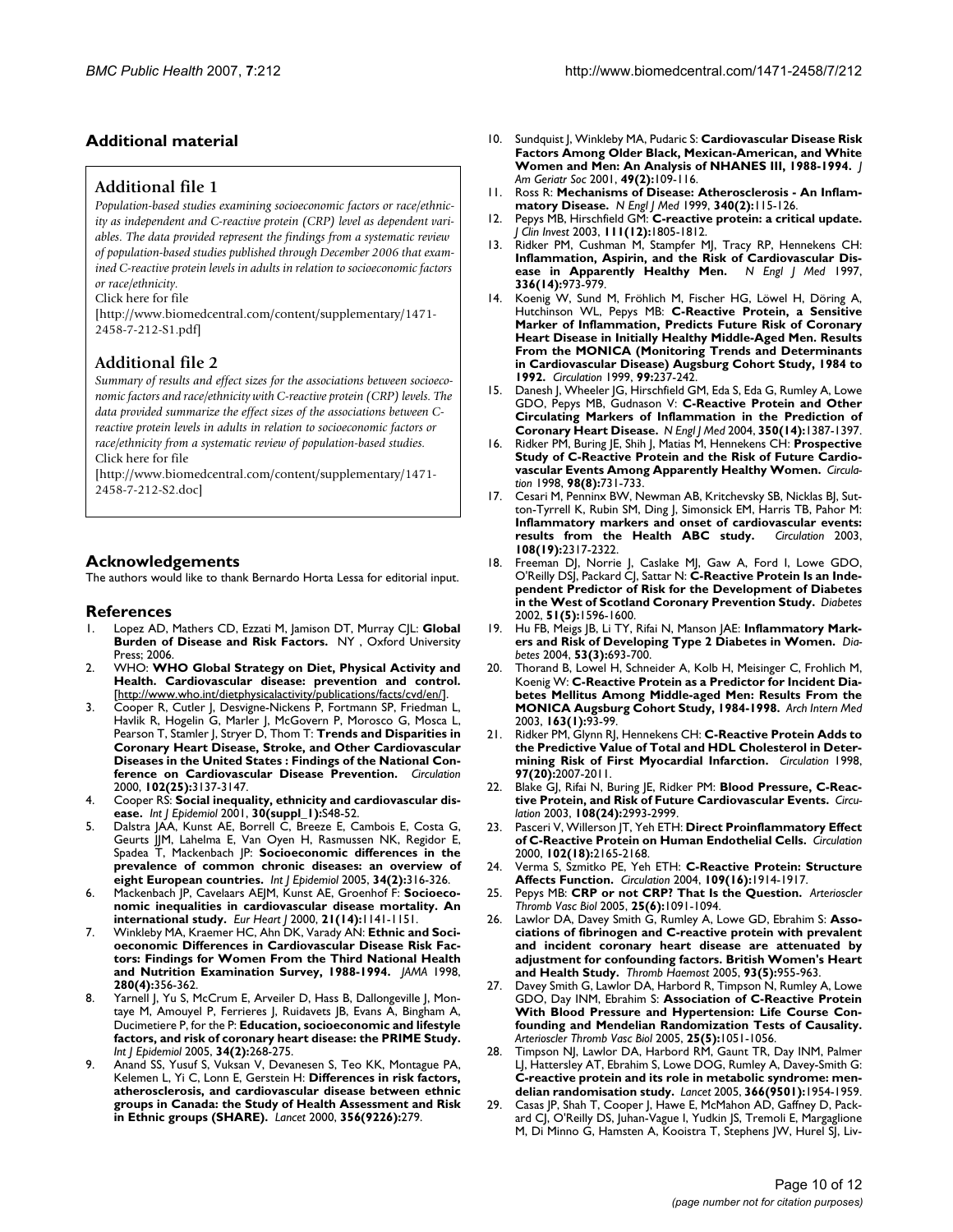ingstone S, Colhoun HM, Miller GJ, Bautista LE, Meade T, Sattar N, Humphries SE, Hingorani AD: **[Insight into the nature of the CRP](http://www.ncbi.nlm.nih.gov/entrez/query.fcgi?cmd=Retrieve&db=PubMed&dopt=Abstract&list_uids=16565153)[coronary event association using Mendelian randomization.](http://www.ncbi.nlm.nih.gov/entrez/query.fcgi?cmd=Retrieve&db=PubMed&dopt=Abstract&list_uids=16565153)** *Int J Epidemiol* 2006, **35(4):**922-931.

- 30. Victora CG, Huttly SR, Fuchs SC, Olinto MTA: **[The Role of Con](http://www.ncbi.nlm.nih.gov/entrez/query.fcgi?cmd=Retrieve&db=PubMed&dopt=Abstract&list_uids=9126524)[ceptual Frameworks in Epidemiological Analysis: A Hierar](http://www.ncbi.nlm.nih.gov/entrez/query.fcgi?cmd=Retrieve&db=PubMed&dopt=Abstract&list_uids=9126524)[chical Approach.](http://www.ncbi.nlm.nih.gov/entrez/query.fcgi?cmd=Retrieve&db=PubMed&dopt=Abstract&list_uids=9126524)** *Int J Epidemiol* 1997, **26:**224-227.
- 31. Oakes M, Kaufman J: **Methods for social epidemiology.** San Francisco , Jossey Bass; 2005.
- 32. Moher D, Cook DJ, Eastwood S, Olkin I, Rennie D, Stroup DF, for the QUOROM Group: **[Improving the quality of reports of meta](http://www.ncbi.nlm.nih.gov/entrez/query.fcgi?cmd=Retrieve&db=PubMed&dopt=Abstract&list_uids=10584742)[analyses of randomised controlled trials: the QUOROM](http://www.ncbi.nlm.nih.gov/entrez/query.fcgi?cmd=Retrieve&db=PubMed&dopt=Abstract&list_uids=10584742) [statement.](http://www.ncbi.nlm.nih.gov/entrez/query.fcgi?cmd=Retrieve&db=PubMed&dopt=Abstract&list_uids=10584742)** *Lancet* 1999, **354:**1896-1900.
- 33. Abramson JL, Weintraub WS, Vaccarino V: **[Association Between](http://www.ncbi.nlm.nih.gov/entrez/query.fcgi?cmd=Retrieve&db=PubMed&dopt=Abstract&list_uids=11847183) [Pulse Pressure and C-Reactive Protein Among Apparently](http://www.ncbi.nlm.nih.gov/entrez/query.fcgi?cmd=Retrieve&db=PubMed&dopt=Abstract&list_uids=11847183) [Healthy US Adults.](http://www.ncbi.nlm.nih.gov/entrez/query.fcgi?cmd=Retrieve&db=PubMed&dopt=Abstract&list_uids=11847183)** *Hypertension* 2002, **39(2):**197-202.
- 34. Mendall MA, Patel P, Ballam L, Strachan D, Northfield TC: **[C reac](http://www.ncbi.nlm.nih.gov/entrez/query.fcgi?cmd=Retrieve&db=PubMed&dopt=Abstract&list_uids=8616412)[tive protein and its relation to cardiovascular risk factors: a](http://www.ncbi.nlm.nih.gov/entrez/query.fcgi?cmd=Retrieve&db=PubMed&dopt=Abstract&list_uids=8616412) [population based cross sectional study.](http://www.ncbi.nlm.nih.gov/entrez/query.fcgi?cmd=Retrieve&db=PubMed&dopt=Abstract&list_uids=8616412)** *BMJ* 1996, **312(7038):**1061-1065.
- 35. Danner M, Kasl SV, Abramson JL, Vaccarino V: **[Association](http://www.ncbi.nlm.nih.gov/entrez/query.fcgi?cmd=Retrieve&db=PubMed&dopt=Abstract&list_uids=12764206) [Between Depression and Elevated C-Reactive Protein.](http://www.ncbi.nlm.nih.gov/entrez/query.fcgi?cmd=Retrieve&db=PubMed&dopt=Abstract&list_uids=12764206)** *Psychosom Med* 2003, **65(3):**347-356.
- 36. Ford ES: **[Does exercise reduce inflammation? Physical activity](http://www.ncbi.nlm.nih.gov/entrez/query.fcgi?cmd=Retrieve&db=PubMed&dopt=Abstract&list_uids=12192226) [and C-reactive protein among U.S. adults.](http://www.ncbi.nlm.nih.gov/entrez/query.fcgi?cmd=Retrieve&db=PubMed&dopt=Abstract&list_uids=12192226)** *Epidemiology* 2002, **13(5):**561-568.
- 37. Ford ES, Giles WH: **[Serum C-Reactive Protein and Self-](http://www.ncbi.nlm.nih.gov/entrez/query.fcgi?cmd=Retrieve&db=PubMed&dopt=Abstract&list_uids=10764672)[Reported Stroke : Findings From the Third National Health](http://www.ncbi.nlm.nih.gov/entrez/query.fcgi?cmd=Retrieve&db=PubMed&dopt=Abstract&list_uids=10764672) [and Nutrition Examination Survey.](http://www.ncbi.nlm.nih.gov/entrez/query.fcgi?cmd=Retrieve&db=PubMed&dopt=Abstract&list_uids=10764672)** *Arterioscler Thromb Vasc Biol* 2000, **20(4):**1052-1056.
- 38. Forouhi NG, Sattar N, McKeigue PM: **[Relation of C-reactive pro](http://www.ncbi.nlm.nih.gov/entrez/query.fcgi?cmd=Retrieve&db=PubMed&dopt=Abstract&list_uids=11571595)[tein to body fat distribution and features of the metabolic](http://www.ncbi.nlm.nih.gov/entrez/query.fcgi?cmd=Retrieve&db=PubMed&dopt=Abstract&list_uids=11571595) [syndrome in Europeans and South Asians.](http://www.ncbi.nlm.nih.gov/entrez/query.fcgi?cmd=Retrieve&db=PubMed&dopt=Abstract&list_uids=11571595)** *Int J Obes Relat Metab Disord* 2001, **25(9):**1327-1331.
- 39. Sattar N, McConnachie A, O'Reilly D, Upton MN, Greer IA, Davey Smith G, Watt G: **[Inverse association between birth weight and](http://www.ncbi.nlm.nih.gov/entrez/query.fcgi?cmd=Retrieve&db=PubMed&dopt=Abstract&list_uids=14739124) [C-reactive protein concentrations in the MIDSPAN Family](http://www.ncbi.nlm.nih.gov/entrez/query.fcgi?cmd=Retrieve&db=PubMed&dopt=Abstract&list_uids=14739124) [Study.](http://www.ncbi.nlm.nih.gov/entrez/query.fcgi?cmd=Retrieve&db=PubMed&dopt=Abstract&list_uids=14739124)** *Arterioscler Thromb Vasc Biol* 2004, **24(3):**583-587.
- 40. Alley DE, Seeman TE, Ki Kim J, Karlamangla A, Hu P, Crimmins EM: **[Socioeconomic status and C-reactive protein levels in the](http://www.ncbi.nlm.nih.gov/entrez/query.fcgi?cmd=Retrieve&db=PubMed&dopt=Abstract&list_uids=16330181) [US population: NHANES IV.](http://www.ncbi.nlm.nih.gov/entrez/query.fcgi?cmd=Retrieve&db=PubMed&dopt=Abstract&list_uids=16330181)** *Brain Behav Immun* 2005, **20(5):**498-504.
- 41. Onat A, Sansoy V, B BY, Keles I, Uysal O, Hergenc G: **C-reactive protein and coronary heart disease in western Turkey.** *Am J Cardiol 2001* 2001, **88(6):**601-607.
- 42. Bo S, Gentile L, Ciccone G, Baldi C, Benini L, Dusio F, Lucia C, Forastiere G, Nuti C, Cassader M, Franco Pagano G: **[The metabolic syn](http://www.ncbi.nlm.nih.gov/entrez/query.fcgi?cmd=Retrieve&db=PubMed&dopt=Abstract&list_uids=15883967)drome and high C-reactive protein: prevalence and [differences by sex in a southern-European population-based](http://www.ncbi.nlm.nih.gov/entrez/query.fcgi?cmd=Retrieve&db=PubMed&dopt=Abstract&list_uids=15883967) [cohort.](http://www.ncbi.nlm.nih.gov/entrez/query.fcgi?cmd=Retrieve&db=PubMed&dopt=Abstract&list_uids=15883967)** *Diabetes Metab Res Rev* 2005, **21(6):**515-524.
- 43. Danesh J, Muir J, Wong Y, Ward M, Gallimore JR, Pepys MB: **[Risk fac](http://www.ncbi.nlm.nih.gov/entrez/query.fcgi?cmd=Retrieve&db=PubMed&dopt=Abstract&list_uids=10361047)[tors for coronary heart disease and acute-phase proteins. A](http://www.ncbi.nlm.nih.gov/entrez/query.fcgi?cmd=Retrieve&db=PubMed&dopt=Abstract&list_uids=10361047) [population-based study.](http://www.ncbi.nlm.nih.gov/entrez/query.fcgi?cmd=Retrieve&db=PubMed&dopt=Abstract&list_uids=10361047)** *Eur Heart J* 1999, **20(13):**954-959.
- 44. Jousilahti P, Salomaa V, Rasi V, Vahtera E, Palosuo T: **Association of markers of systemic inflammation, C reactive protein, serum amyloid A, and fibrinogen, with socioeconomic status.** *J Epidemiol Commun H* 2003, **57(9):**730-733.
- 45. Kivimaki M, Lawlor DA, Juonala M, Smith GD, Elovainio M, Keltikangas-Jarvinen L, Vahtera J, Viikari JS, Raitakari OT: **[Lifecourse socio](http://www.ncbi.nlm.nih.gov/entrez/query.fcgi?cmd=Retrieve&db=PubMed&dopt=Abstract&list_uids=16123322)economic position, C-reactive protein, and carotid intima[media thickness in young adults: the cardiovascular risk in](http://www.ncbi.nlm.nih.gov/entrez/query.fcgi?cmd=Retrieve&db=PubMed&dopt=Abstract&list_uids=16123322)** Arterioscler Thromb Vasc Biol 2005, **25(10):**2197-2202.
- 46. Loucks EB, Sullivan LM, Hayes LJ, D'Agostino RB Sr., Larson MG, Vasan RS, Benjamin EJ, Berkman LF: **[Association of Educational](http://www.ncbi.nlm.nih.gov/entrez/query.fcgi?cmd=Retrieve&db=PubMed&dopt=Abstract&list_uids=16421236) [Level with Inflammatory Markers in the Framingham Off](http://www.ncbi.nlm.nih.gov/entrez/query.fcgi?cmd=Retrieve&db=PubMed&dopt=Abstract&list_uids=16421236)[spring Study.](http://www.ncbi.nlm.nih.gov/entrez/query.fcgi?cmd=Retrieve&db=PubMed&dopt=Abstract&list_uids=16421236)** *Am J Epidemiol* 2006, **163(7):**622-628.
- 47. McDade TW, Hawkley LC, Cacioppo JT: **[Psychosocial and behav](http://www.ncbi.nlm.nih.gov/entrez/query.fcgi?cmd=Retrieve&db=PubMed&dopt=Abstract&list_uids=16738067)ioral predictors of inflammation in middle-aged and older [adults: the Chicago health, aging, and social relations study.](http://www.ncbi.nlm.nih.gov/entrez/query.fcgi?cmd=Retrieve&db=PubMed&dopt=Abstract&list_uids=16738067)** *Psychosom Med* 2006, **68(3):**376-381.
- 48. Panagiotakos DB, Pitsavos C, Manios Y, Polychronopoulos E, Chrysohoou CA, Stefanadis C: **[Socio-economic status in relation to](http://www.ncbi.nlm.nih.gov/entrez/query.fcgi?cmd=Retrieve&db=PubMed&dopt=Abstract&list_uids=15703509) [risk factors associated with cardiovascular disease, in healthy](http://www.ncbi.nlm.nih.gov/entrez/query.fcgi?cmd=Retrieve&db=PubMed&dopt=Abstract&list_uids=15703509) [individuals from the ATTICA study.](http://www.ncbi.nlm.nih.gov/entrez/query.fcgi?cmd=Retrieve&db=PubMed&dopt=Abstract&list_uids=15703509)** *Eur J Cardiovasc Prev Rehabil* 2005, **12(1):**68-74.
- 49. Panagiotakos D, Pitsavos C, Chrysohoou C, Skoumas J, Toutouza M, Belegrinos D, Toutouzas P, Stefanadis C: **[The association between](http://www.ncbi.nlm.nih.gov/entrez/query.fcgi?cmd=Retrieve&db=PubMed&dopt=Abstract&list_uids=15036222) [educational status and risk factors related to cardiovascular](http://www.ncbi.nlm.nih.gov/entrez/query.fcgi?cmd=Retrieve&db=PubMed&dopt=Abstract&list_uids=15036222) [disease in healthy individuals: The ATTICA study.](http://www.ncbi.nlm.nih.gov/entrez/query.fcgi?cmd=Retrieve&db=PubMed&dopt=Abstract&list_uids=15036222)** *Ann Epidemiol* 2004, **14(3):**188-194.
- 50. Rathmann W, Haastert B, Giani G, Koenig W, Imhof A, Herder C, Holle R, Mielck A: **[Is inflammation a causal chain between low](http://www.ncbi.nlm.nih.gov/entrez/query.fcgi?cmd=Retrieve&db=PubMed&dopt=Abstract&list_uids=16450207) [socioeconomic status and type 2 diabetes? Results from the](http://www.ncbi.nlm.nih.gov/entrez/query.fcgi?cmd=Retrieve&db=PubMed&dopt=Abstract&list_uids=16450207) [KORA Survey 2000.](http://www.ncbi.nlm.nih.gov/entrez/query.fcgi?cmd=Retrieve&db=PubMed&dopt=Abstract&list_uids=16450207)** *Eur J Epidemiol* 2006, **21(1):**55-60.
- 51. St J O'Reilly D, Upton MN, Caslake MJ, Robertson M, Norrie J, McConnachie A, Watt GCM, Packard CJ, on behalf of the Midspan and Woscops study groups: **[Plasma C reactive protein concentra](http://www.ncbi.nlm.nih.gov/entrez/query.fcgi?cmd=Retrieve&db=PubMed&dopt=Abstract&list_uids=16537770)[tion indicates a direct relation between systemic inflamma](http://www.ncbi.nlm.nih.gov/entrez/query.fcgi?cmd=Retrieve&db=PubMed&dopt=Abstract&list_uids=16537770)[tion and social deprivation.](http://www.ncbi.nlm.nih.gov/entrez/query.fcgi?cmd=Retrieve&db=PubMed&dopt=Abstract&list_uids=16537770)** *Heart* 2006, **92(4):**533-535.
- 52. Ford ES, Giles WH, Mokdad AH, Myers GL: **[Distribution and Cor](http://www.ncbi.nlm.nih.gov/entrez/query.fcgi?cmd=Retrieve&db=PubMed&dopt=Abstract&list_uids=14709450)[relates of C-Reactive Protein Concentrations among Adult](http://www.ncbi.nlm.nih.gov/entrez/query.fcgi?cmd=Retrieve&db=PubMed&dopt=Abstract&list_uids=14709450) [US Women.](http://www.ncbi.nlm.nih.gov/entrez/query.fcgi?cmd=Retrieve&db=PubMed&dopt=Abstract&list_uids=14709450)** *Clin Chem* 2004, **50(3):**574-581.
- 53. Ford ES, Giles WH, Myers GL, Mannino DM: **[Population Distribu](http://www.ncbi.nlm.nih.gov/entrez/query.fcgi?cmd=Retrieve&db=PubMed&dopt=Abstract&list_uids=12651834)tion of High-Sensitivity C-reactive Protein among US Men: [Findings from National Health and Nutrition Examination](http://www.ncbi.nlm.nih.gov/entrez/query.fcgi?cmd=Retrieve&db=PubMed&dopt=Abstract&list_uids=12651834) [Survey 1999-2000.](http://www.ncbi.nlm.nih.gov/entrez/query.fcgi?cmd=Retrieve&db=PubMed&dopt=Abstract&list_uids=12651834)** *Clin Chem* 2003, **49(4):**686-690.
- 54. Mendall MA, Strachan DP, Butland BK, Ballam L, Morris J, Sweetnam PM, Elwood PC: **[C-reactive protein: relation to total mortality,](http://www.ncbi.nlm.nih.gov/entrez/query.fcgi?cmd=Retrieve&db=PubMed&dopt=Abstract&list_uids=10988010) [cardiovascular mortality and cardiovascular risk factors in](http://www.ncbi.nlm.nih.gov/entrez/query.fcgi?cmd=Retrieve&db=PubMed&dopt=Abstract&list_uids=10988010) [men.](http://www.ncbi.nlm.nih.gov/entrez/query.fcgi?cmd=Retrieve&db=PubMed&dopt=Abstract&list_uids=10988010)** *Eur Heart J* 2000, **21(19):**1584-1590.
- 55. Williams MJ, Williams SM, Milne BJ, Hancox RJ, Poulton R: **[Associa](http://www.ncbi.nlm.nih.gov/entrez/query.fcgi?cmd=Retrieve&db=PubMed&dopt=Abstract&list_uids=15211365)tion between C-reactive protein, metabolic cardiovascular [risk factors, obesity and oral contraceptive use in young](http://www.ncbi.nlm.nih.gov/entrez/query.fcgi?cmd=Retrieve&db=PubMed&dopt=Abstract&list_uids=15211365) [adults.](http://www.ncbi.nlm.nih.gov/entrez/query.fcgi?cmd=Retrieve&db=PubMed&dopt=Abstract&list_uids=15211365)** *Int J Obes Relat Metab Disord* 2004, **28(8):**998-1003.
- 56. Wong ND, Pio J, Valencia R: **[Distribution of C-Reactive Protein](http://www.ncbi.nlm.nih.gov/entrez/query.fcgi?cmd=Retrieve&db=PubMed&dopt=Abstract&list_uids=11828186) and Its Relation to Risk Factors and Coronary Heart Disease [Risk Estimation in the National Health and Nutrition Exam](http://www.ncbi.nlm.nih.gov/entrez/query.fcgi?cmd=Retrieve&db=PubMed&dopt=Abstract&list_uids=11828186)[ination Survey \(NHANES\) III.](http://www.ncbi.nlm.nih.gov/entrez/query.fcgi?cmd=Retrieve&db=PubMed&dopt=Abstract&list_uids=11828186)** *Prev Cardiol* 2001, **4(3):**109-114.
- 57. Lakoski SG, Cushman M, Criqui M, Rundek T, Blumenthal RS, D'Agostino Jr RB, Herrington DM: **[Gender and C-reactive protein:](http://www.ncbi.nlm.nih.gov/entrez/query.fcgi?cmd=Retrieve&db=PubMed&dopt=Abstract&list_uids=16923436) [data from the Multiethnic Study of Atherosclerosis \(MESA\)](http://www.ncbi.nlm.nih.gov/entrez/query.fcgi?cmd=Retrieve&db=PubMed&dopt=Abstract&list_uids=16923436) [cohort.](http://www.ncbi.nlm.nih.gov/entrez/query.fcgi?cmd=Retrieve&db=PubMed&dopt=Abstract&list_uids=16923436)** *Am Heart J* 2006, **152(3):**593-598.
- 58. Matthews KA, Sowers MF, Derby CA, Stein E, Miracle-McMahill H, Crawford SL, Pasternak RC: **[Ethnic differences in cardiovascular](http://www.ncbi.nlm.nih.gov/entrez/query.fcgi?cmd=Retrieve&db=PubMed&dopt=Abstract&list_uids=15976790) [risk factor burden among middle-aged women: Study of](http://www.ncbi.nlm.nih.gov/entrez/query.fcgi?cmd=Retrieve&db=PubMed&dopt=Abstract&list_uids=15976790) [Women's Health Across the Nation \(SWAN\).](http://www.ncbi.nlm.nih.gov/entrez/query.fcgi?cmd=Retrieve&db=PubMed&dopt=Abstract&list_uids=15976790)** *Am Heart J* 2005, **149(6):**1066.
- 59. Anand SS, Razak F, Yi Q, Davis B, Jacobs R, Vuksan V, Lonn E, Teo K, McQueen M, Yusuf S: **[C-Reactive Protein as a Screening Test](http://www.ncbi.nlm.nih.gov/entrez/query.fcgi?cmd=Retrieve&db=PubMed&dopt=Abstract&list_uids=15205215) [for Cardiovascular Risk in a Multiethnic Population.](http://www.ncbi.nlm.nih.gov/entrez/query.fcgi?cmd=Retrieve&db=PubMed&dopt=Abstract&list_uids=15205215)** *Arterioscler Thromb Vasc Biol* 2004, **24:**1509-1515.
- 60. Wener MH, Daum PR, McQuillan GM: **[The influence of age, sex,](http://www.ncbi.nlm.nih.gov/entrez/query.fcgi?cmd=Retrieve&db=PubMed&dopt=Abstract&list_uids=11036829) [and race on the upper reference limit of serum C-reactive](http://www.ncbi.nlm.nih.gov/entrez/query.fcgi?cmd=Retrieve&db=PubMed&dopt=Abstract&list_uids=11036829) [protein concentration.](http://www.ncbi.nlm.nih.gov/entrez/query.fcgi?cmd=Retrieve&db=PubMed&dopt=Abstract&list_uids=11036829)** *J Rheumatol* 2000, **27(10):**2351-2359.
- 61. Chambers JC, Eda S, Bassett P, Karim Y, Thompson SG, Gallimore JR, Pepys MB, Kooner JS: **[C-Reactive Protein, Insulin Resistance,](http://www.ncbi.nlm.nih.gov/entrez/query.fcgi?cmd=Retrieve&db=PubMed&dopt=Abstract&list_uids=11447077) Central Obesity, and Coronary Heart Disease Risk in Indian [Asians From the United Kingdom Compared With Euro](http://www.ncbi.nlm.nih.gov/entrez/query.fcgi?cmd=Retrieve&db=PubMed&dopt=Abstract&list_uids=11447077)[pean Whites.](http://www.ncbi.nlm.nih.gov/entrez/query.fcgi?cmd=Retrieve&db=PubMed&dopt=Abstract&list_uids=11447077)** *Circulation* 2001, **104(2):**145-150.
- Khera A, McGuire DK, Murphy SA, Stanek HG, Das SR, Vongpatanasin W, Wians Jr FH, Grundy SM, de Lemos JA: **[Race and gender dif](http://www.ncbi.nlm.nih.gov/entrez/query.fcgi?cmd=Retrieve&db=PubMed&dopt=Abstract&list_uids=16053959)[ferences in C-reactive protein levels.](http://www.ncbi.nlm.nih.gov/entrez/query.fcgi?cmd=Retrieve&db=PubMed&dopt=Abstract&list_uids=16053959)** *J Am Coll Cardiol* 2005, **46(3):**464-469.
- 63. Silventoinen K, Pankow J, Jousilahti P, Hu G, Tuomilehto J: **[Educa](http://www.ncbi.nlm.nih.gov/entrez/query.fcgi?cmd=Retrieve&db=PubMed&dopt=Abstract&list_uids=15659460)[tional inequalities in the metabolic syndrome and coronary](http://www.ncbi.nlm.nih.gov/entrez/query.fcgi?cmd=Retrieve&db=PubMed&dopt=Abstract&list_uids=15659460) [heart disease among middle-aged men and women.](http://www.ncbi.nlm.nih.gov/entrez/query.fcgi?cmd=Retrieve&db=PubMed&dopt=Abstract&list_uids=15659460)** *Int J Epidemiol* 2005, **34(2):**327-334.
- 64. Gillman MW: **[Epidemiological challenges in studying the fetal](http://www.ncbi.nlm.nih.gov/entrez/query.fcgi?cmd=Retrieve&db=PubMed&dopt=Abstract&list_uids=11980782) [origins of adult chronic disease.](http://www.ncbi.nlm.nih.gov/entrez/query.fcgi?cmd=Retrieve&db=PubMed&dopt=Abstract&list_uids=11980782)** *Int J Epidemiol* 2002, **31(2):**294-299.
- 65. Singh-Manoux A, Ferrie JE, Chandola T, Marmot M: **[Socioeconomic](http://www.ncbi.nlm.nih.gov/entrez/query.fcgi?cmd=Retrieve&db=PubMed&dopt=Abstract&list_uids=15256527) [trajectories across the life course and health outcomes in](http://www.ncbi.nlm.nih.gov/entrez/query.fcgi?cmd=Retrieve&db=PubMed&dopt=Abstract&list_uids=15256527) [midlife: evidence for the accumulation hypothesis?](http://www.ncbi.nlm.nih.gov/entrez/query.fcgi?cmd=Retrieve&db=PubMed&dopt=Abstract&list_uids=15256527)** *Int J Epidemiol* 2004, **33(5):**1072-1079.
- 66. Davey Smith G, Hart C, Blane D, Hole D: **[Adverse socioeconomic](http://www.ncbi.nlm.nih.gov/entrez/query.fcgi?cmd=Retrieve&db=PubMed&dopt=Abstract&list_uids=9603744) [conditions in childhood and cause specific adult mortality:](http://www.ncbi.nlm.nih.gov/entrez/query.fcgi?cmd=Retrieve&db=PubMed&dopt=Abstract&list_uids=9603744)**<br>**prospective observational study.** BMJ 1998, **[prospective observational study.](http://www.ncbi.nlm.nih.gov/entrez/query.fcgi?cmd=Retrieve&db=PubMed&dopt=Abstract&list_uids=9603744)** *BMJ* 1998, **316(7145):**1631-1635.
- 67. Godfrey K, Barker DJP: **[Fetal programming and adult health.](http://www.ncbi.nlm.nih.gov/entrez/query.fcgi?cmd=Retrieve&db=PubMed&dopt=Abstract&list_uids=11683554)** *Public Health Nutrition* 2001, **4(2B):**611-624.